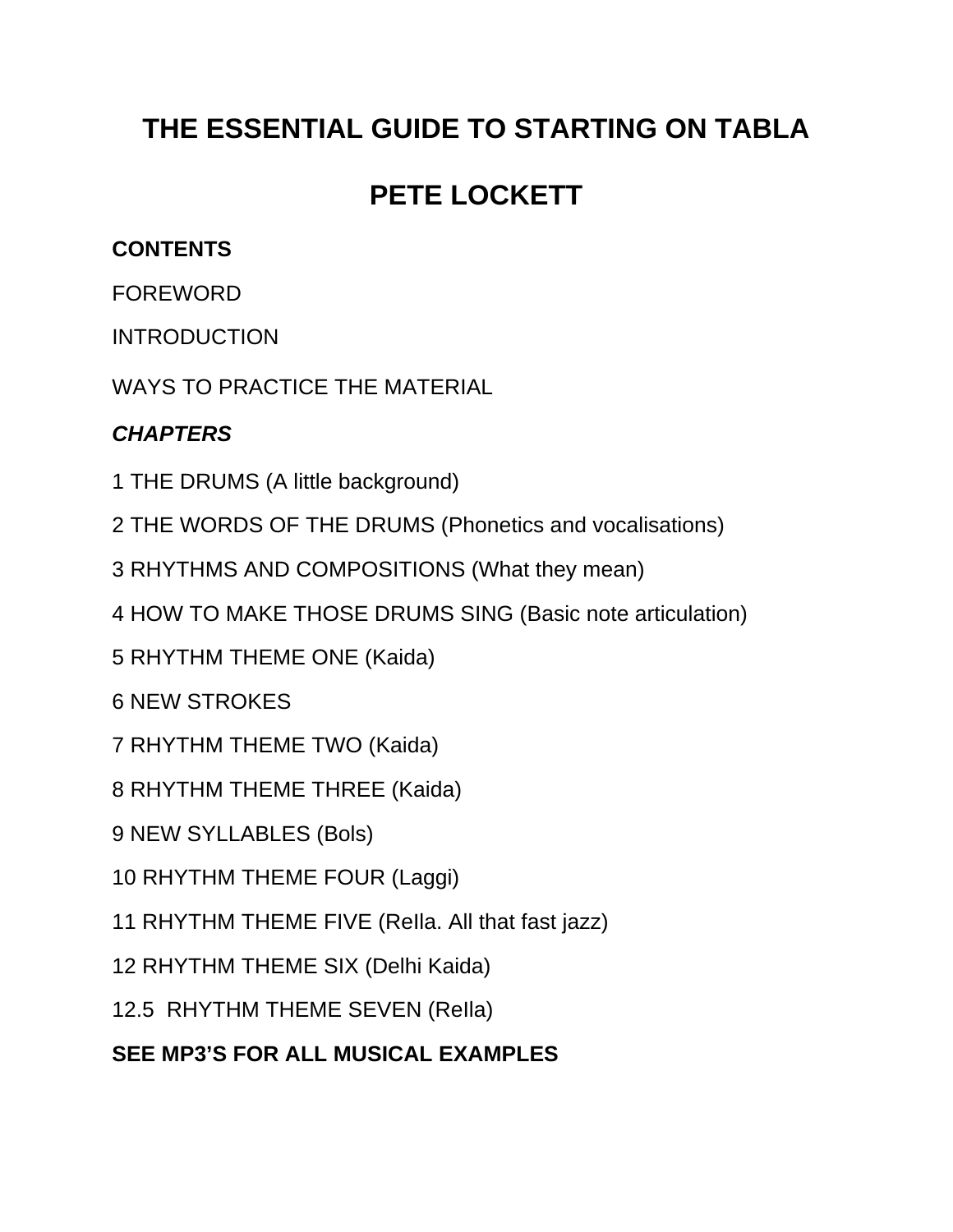# **INTRODUCTION**

This guide represents a completely fresh approach to learning Indian Tabla and applying it in more familiar Western contexts. The book covers the subject in such a way as to make the techniques and rhythmic frameworks totally accessible to anyone. It comes with all examples represented with an mp3.

The guide starts by covering a brief history with general information on the instrument with sections on playing styles, the phonetic vocal system, tuning and maintenance. The reader learns the individual strokes on the drums with concise yet detailed descriptions along with photos.

Each new stroke is introduced and is then incorporated into a set of patterns combining it with other strokes learnt up to that point. No knowledge of sight-reading is required for these patterns.

The guide is an ideal starting point for anyone interested in playing tabla, whether they want to pursue a full classical study of the instrument, or just simply learn a few basic patterns and sounds for a session or two, or even just for fun at home. The book is designed to be easily accessible and to open the door of tabla playing for everyone.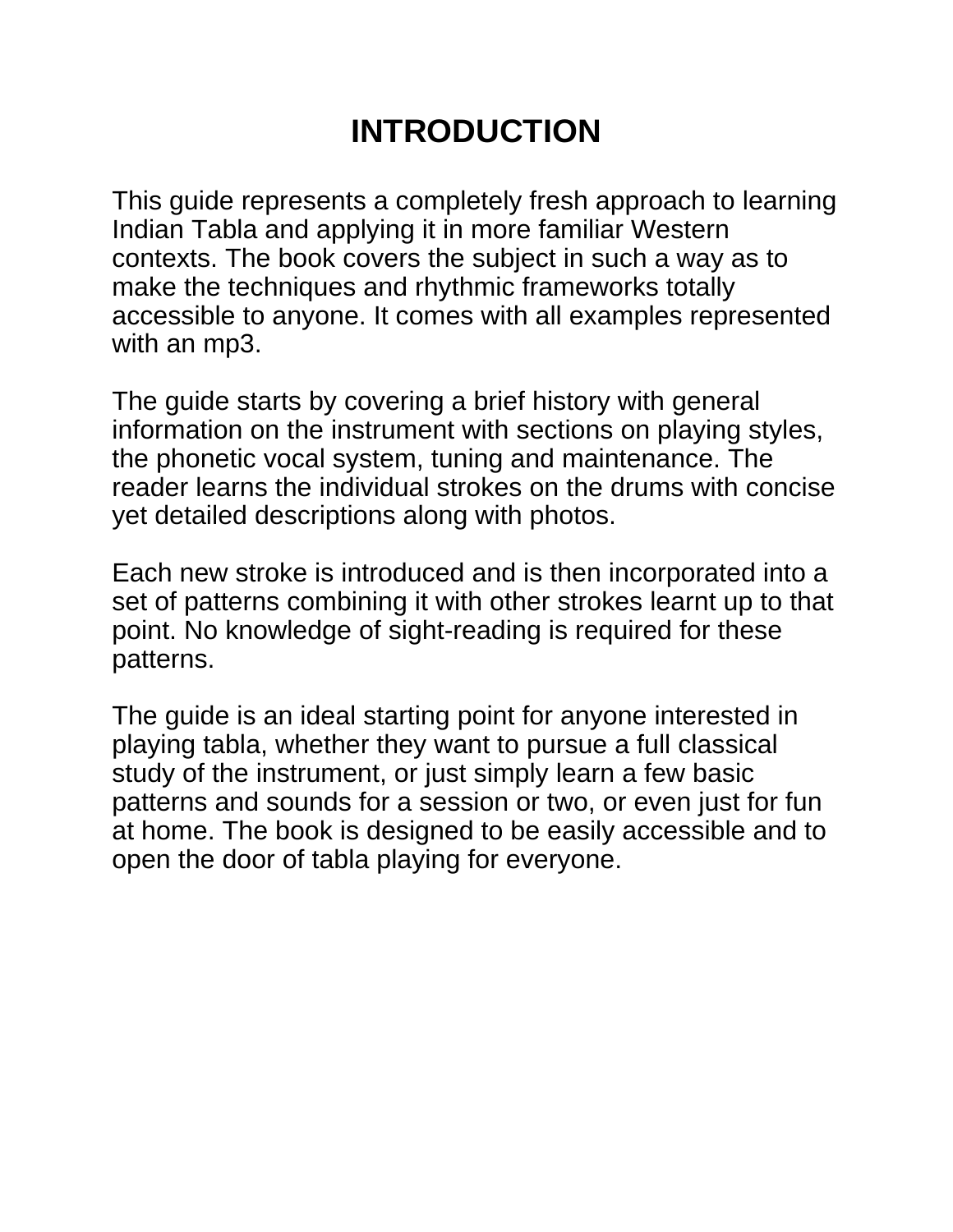## **WAYS TO PRACTICE THE MATERIAL**

To get the maximum benefit, work on each example thoroughly, concentrating on sound production and clarity. Only move up a speed when you feel it is really strong and clear at a slower tempo.

Each rhythmic theme has a few variations. Begin by practicing each of these seperately and then move on to playing the variations one after the other in a sequence, repeating each variation 1,2 or 4 times. Slowly build up the speed and try to memorise them. You'll be surprised at how useful a long train journey can be when trying to memorise tabla patterns.

It is important to practice the material in the following three ways;

1/Syllables only 2/ Drums only 3/ Drums and Syllables together

On the mp3's, the theme and each variation is demonstrated very slowly, once with the syllables and then just the drums.

Then, for selected compositions, the theme and its variations are repeated at two different tempos in a sequence with each variation being repeated twice, firstly with the syllables and then with the drums.

Before you approach any new material, listen to the relevant mp3 example and follow the syllables in the text.

Good luck and I hope you enjoy the first steps of learning this incredible instrument and if you have any comments please email me.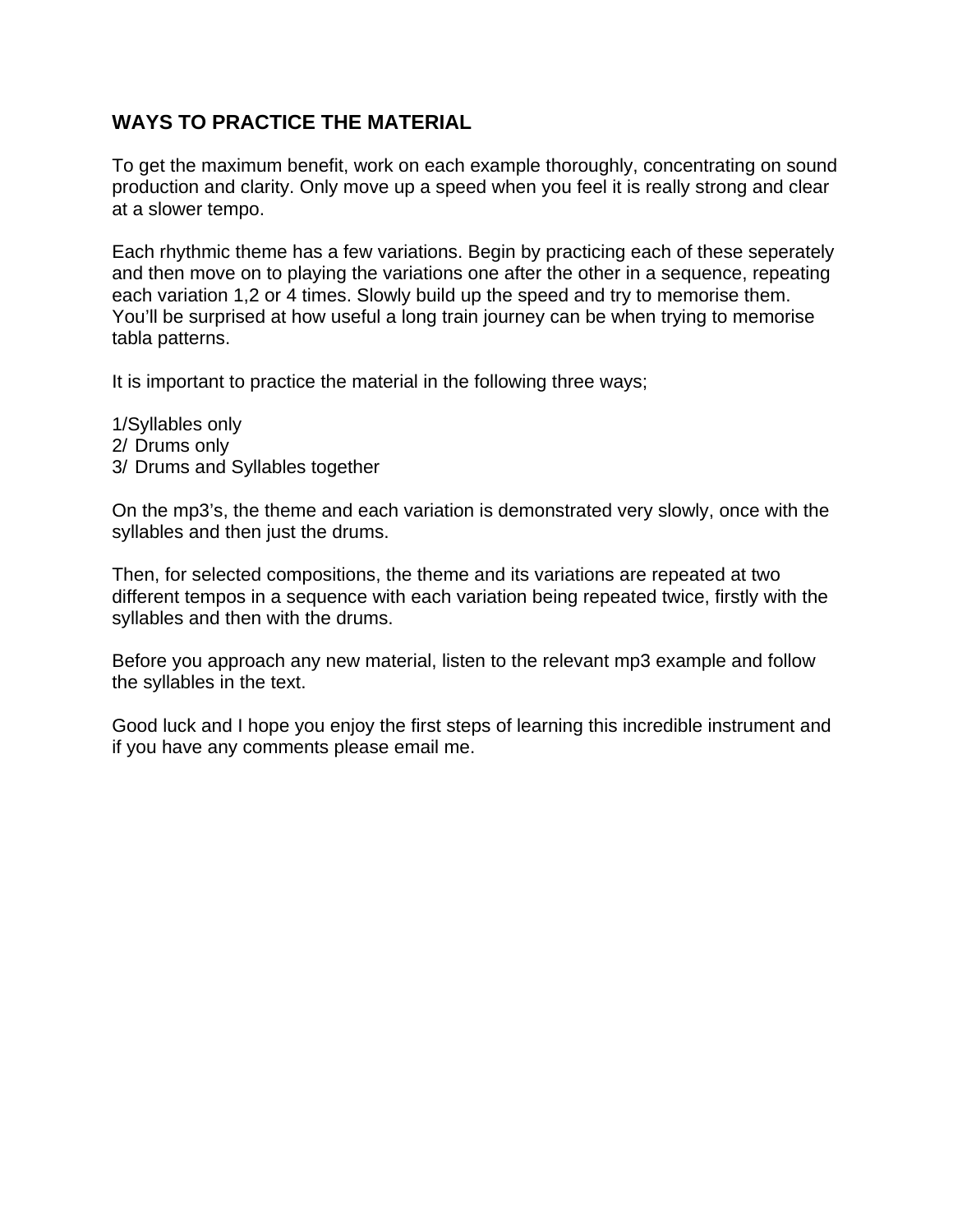## **The Drums**

The Tabla originates from North India and consists of a set of two drums, treble and bass. They are distinct from most other drums in the world, in that each drum is played with a different hand. Very seldom do you see both hands playing on one drum. The drums have a regal history dating back centuries to the time of Princes and their Kingdoms where all Palaces had their own set of full time musicians, including Tabla players.

The performer sits on the floor with the drums in front of him, which are nestled in two supporting rings called 'Adharas'. The high pitched drum is cylindrical in shape and stands about 10 inches high. It is made from wood, usually shisham or nim, and is hollowed out from the top like a big cup, remaining sealed at the bottom. The drum has only one skin, generally about 5 inches in diameter. The shell is wider at the bottom that the top by about 1 1/2 inches.

The bass Tabla is basically a small single headed kettle drum made from nickel alloy. (It is sometimes possible to find them made from clay.) Both drum heads (Puri) are made form goat skin and have a complicated hoop (Pagri) which is woven around the edge of the skin. The skins are fixed to the drum with a long leather strap call 'Chot'. This strap is threaded through the hoop and underneath the drum through a small leather ring.

Both inside and outside the skin ther is a thin rim about 1 inch wide running around the edge. this is called the kinar' or 'Kani' and is also made of goat skin.

The long leather strap is pulled tight, bringing the drum skin to tension. The treble drum is pulled a lot tighter and needs small wooden blocks (Gattha) inserted between the shell and the straps to get it up to the pitch required. Sometimes you see smaller wooden blocks used for the bass Tabla. (In Benares a completely different method is used for the bass Tabla. They use rope and metal rings to get the tension.)

The skins then have past patches applied to give the skins the resonance required. These patches (Shyahi) are made from a paste of iron fillings, flour and ground hill stone. In India a chemical is also sometimes added to stop ants eating the patches. The treble drum is tuned by knocking the wooden blocks with a small hammer. Finer tuning is then carried out by hitting the leather hoop of the skin either up or down, depending on the pitch required.

The drum is tuned to the tonic or dominant note in the scale of the piece of music to be played. It is important to bear in mind that Indian music does not change key and so, if you play music that does then you will need more than one high pitched Tabla at hand. The bass Tabla is generally not tuned to a particular pitch, largely because of the glissando technique that is used on that drum.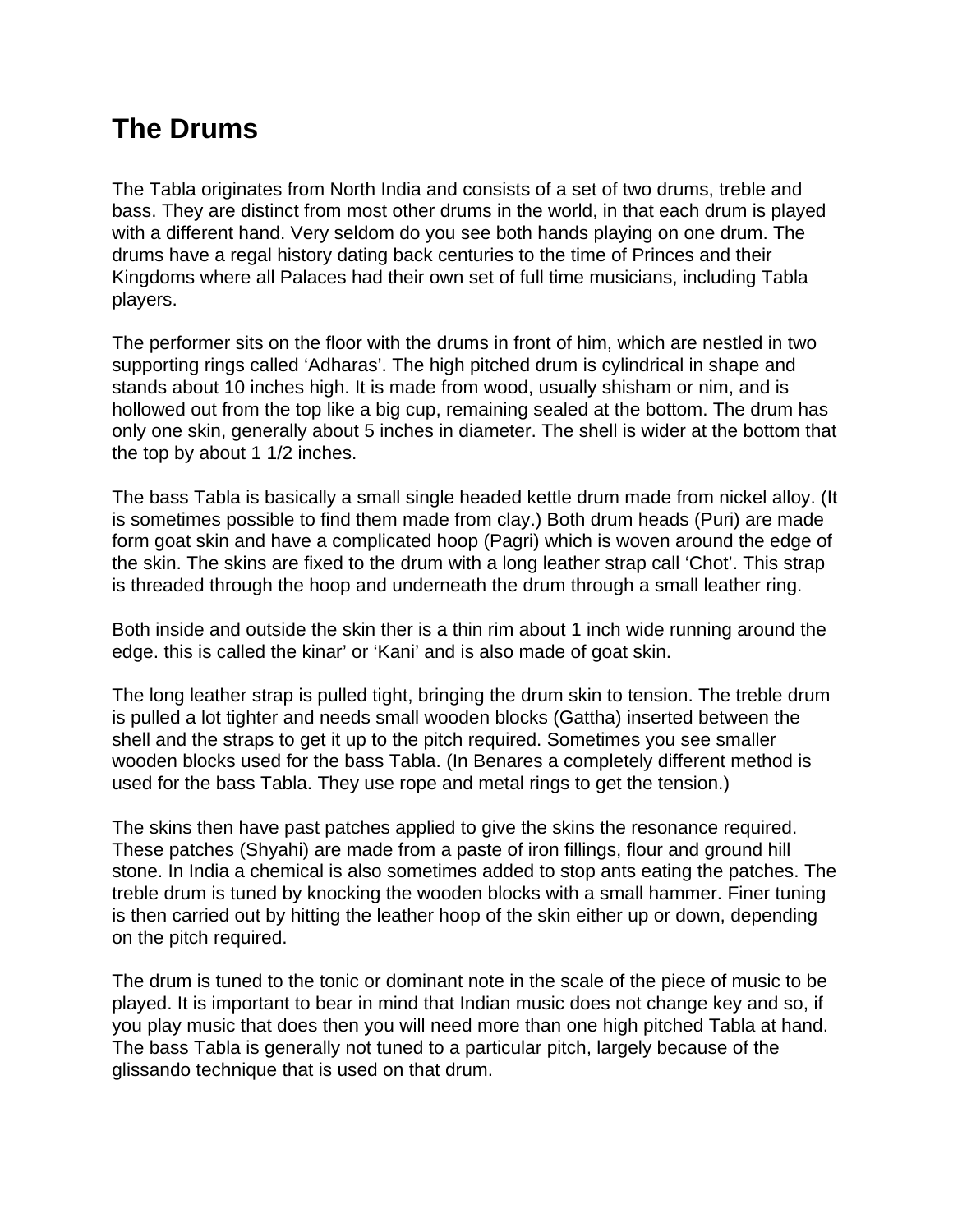## **The Indian phonetic system**

BOLS (Literally 'word')

As opposed to a system of written notation, Indian percussionists use a vocabulary, or syllables to represent the patterns they play. These words are intended to mimic the sounds that come from the drums. Each stroke and combination of strokes has its own word or set of words. It is possible to look at these words as an alphabet of phrases, out of which longer and longer patterns are composed. The words have no semantic meaning apart from the patterns they represent. Generally these words are the first thing a student learns when learning a new composition. Once they get familiar with the words of a composition they go on to playing it on the drums. It splits the difficulty of learning a new piece into two, first leaning the rhythm of it and then the fingering and note articulation.

The vocabulary you find in North Indian, Hindustani percussion is notably different from that of South Indian, Carnatic percussion, both in the words they use and also in the general construction of the rhythmic compositional system. Below is a list of the main tabla phonetics (bols) , including a guide to pronounciation. **BOLS ON THE DYNHA (smaller treble drum)**

| TA / NA / RA | pronounced as in CAR                |
|--------------|-------------------------------------|
| <b>TIN</b>   | pronounced as in TIN, the metal     |
| <b>DIN</b>   | pronounced as in TIN, the metal     |
| <b>RE</b>    | pronounced as in REPRIMAND          |
| TE           | pronounced as in TERRY              |
| <b>TAK</b>   | pronounced as in TACK               |
| <b>THET</b>  | pronounced as in PET                |
| <b>THUN</b>  | (see note in next section)          |
| ΤI           | pronounced as in TEA                |
| DI           | pronounced as in capital letter 'D' |
| <b>NE</b>    | pronounced as in NECESSARY          |
| <b>NUNG</b>  | pronounced as in HUNG, with an 'N'  |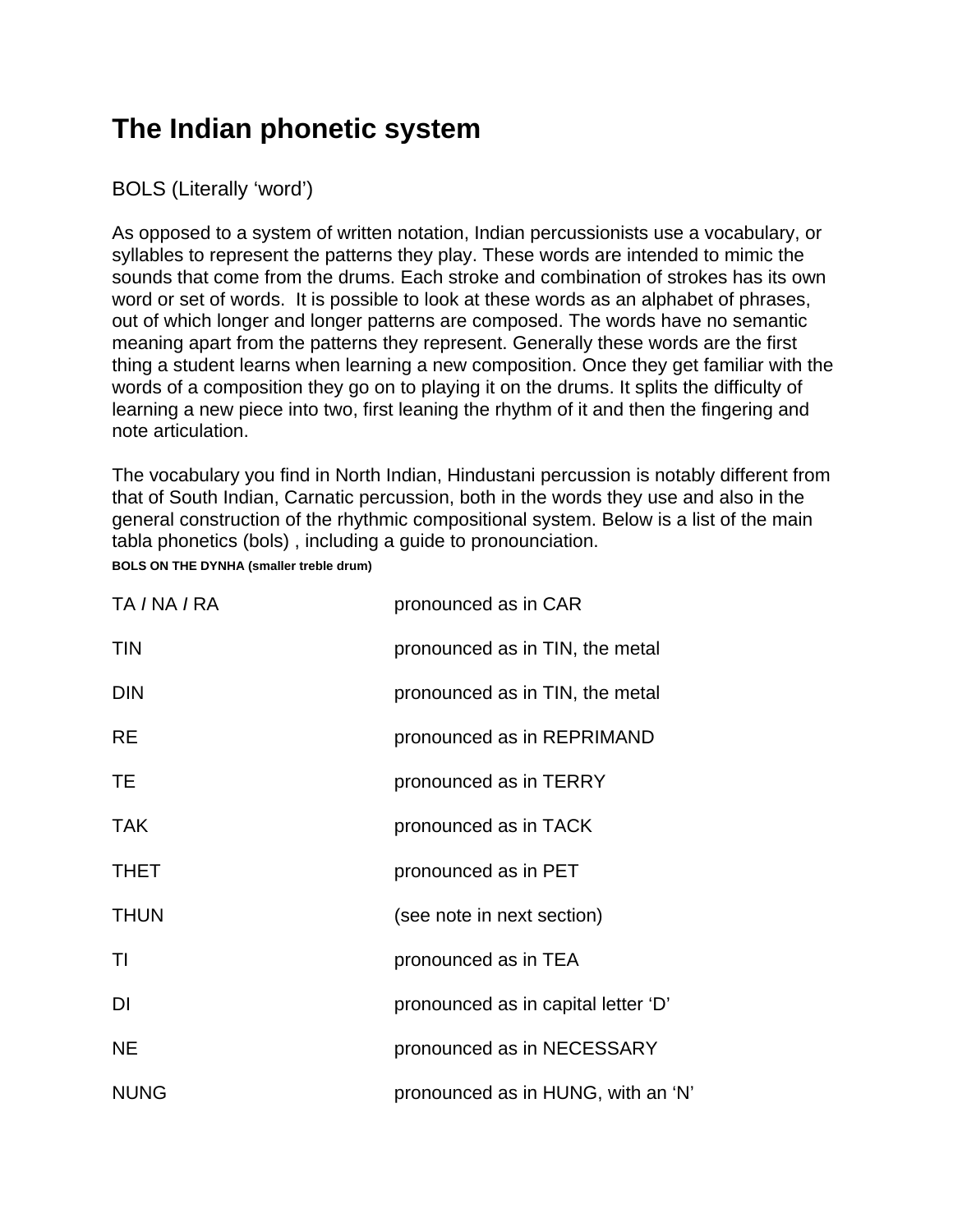**BOLS ON THE BYHA (larger bass drum)**

| GE / GHE / GA       | (see note below)     |
|---------------------|----------------------|
| KE <i>I KA I</i> KO | (see note below)     |
| <b>KOT</b>          | pronounced as in COT |
| <b>GAD</b>          | pronounced as in GOD |

**BOLS INVOLVING BOTH DRUMS TOGETHER**

| <b>DHA</b>        | $(= GE + NA)$       | pronounced as in CAR<br>(see note below)    |
|-------------------|---------------------|---------------------------------------------|
| DHIN <sub>1</sub> | $(= GE + TIN)$      | pronounced as in DINNER<br>(see note below) |
| DHIN <sub>2</sub> | $(= GE + THUN)$     | pronounced as in DINNER<br>(see note below~ |
| <b>DHE</b>        | $(= GE + TE)$       | (see note below)                            |
| <b>KRF</b>        | $(= KE + TE, flam)$ | pronounced with rolled 'R'                  |

NOTE: The Indian pronounciation can be difficult for a westerner because they often stress the letter 'H' when it is the second syllable.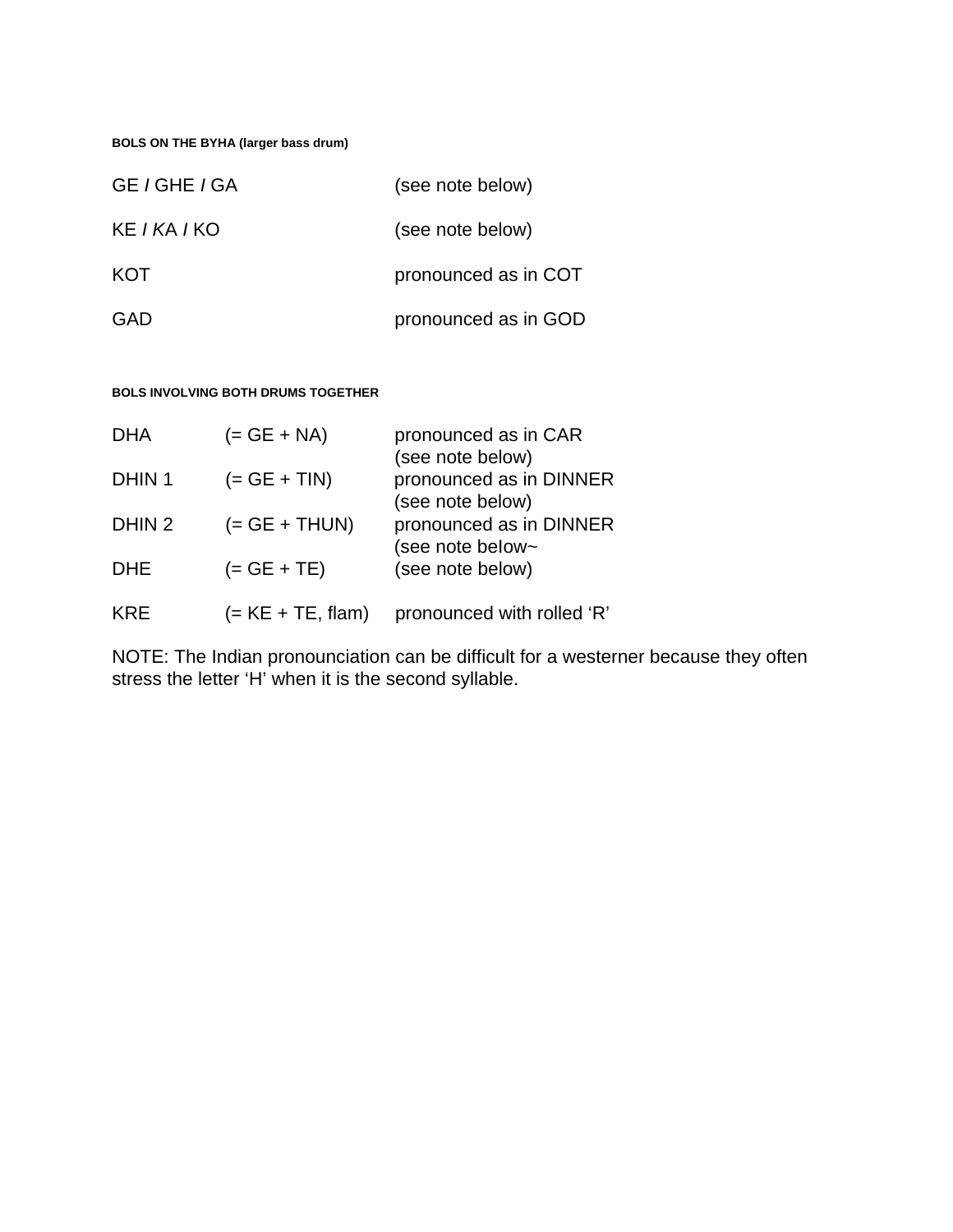## **CHAPTER THREE** Different sorts of rhythmic compositions used in the book

Kaida compositions (Persian, lit:basis/procedure)Kaidas are nearly always the first things a Tabla player learns. They are often lengthy compositions consisting of a theme which is developed over a number of variations, (Paltas) often up to as many as fifty. Kaidas can end with a 'Tihai' (a rhythmic phrase repeated three times, see section on Tihais below) or a 'Chuckradah' (a longer composition of three Tihais.)

### **Rella compositions** (Hindi, Lit: rushing *I* a flood *I* an assault)

Another translation of Rella is 'Rail' and was used to compare this style of composition to a fast moving train. Rella's also come in theme and variation form.

### **Laggi compositions** (Hindi. Lit: links of a chain)

Laggis are theme and variation compositions like Kaidas but are played with a much ligthter touch. Laggis are more commonly found in 'Dholak' playing. (Dholak is a North Indian folk drum.)

It is also common to get some of these terms intertwined. For example, there are such things are Laggi Kaidas and rella Kaidas.

**Tihai** (Lit: a third part)

A Tihai is a rhythmical phrase which repeats three times and ends on the first beat of the time cycle. They can be used in any time cycle and can start from anywhere in the bar, so long as they repeat three times and end on the first beat.

The joy of Tihais is the syncopated and off beat feeling they create. Another point is that the audience gets to hear the phrase the first time, recognise it the second time and anticipate it the third time. Whether accompanying or playing solo, Indian percussionists end nearly all improvisations with a Tihai or its longer counter part, the Chuckradah. The basic format would run like this:

- 1 Basic time cycle 2 Solo passage (Kaida, Rella etc)
- 3 Tihai or Chuckradah 4 Back to basic time cycle

There are many other sorts of compositions for tabla such as 'Peshkar' and 'Gat', but for the purposes of this guide we will keep to these few, along with the western style rhythmic notations towards the final few chapters.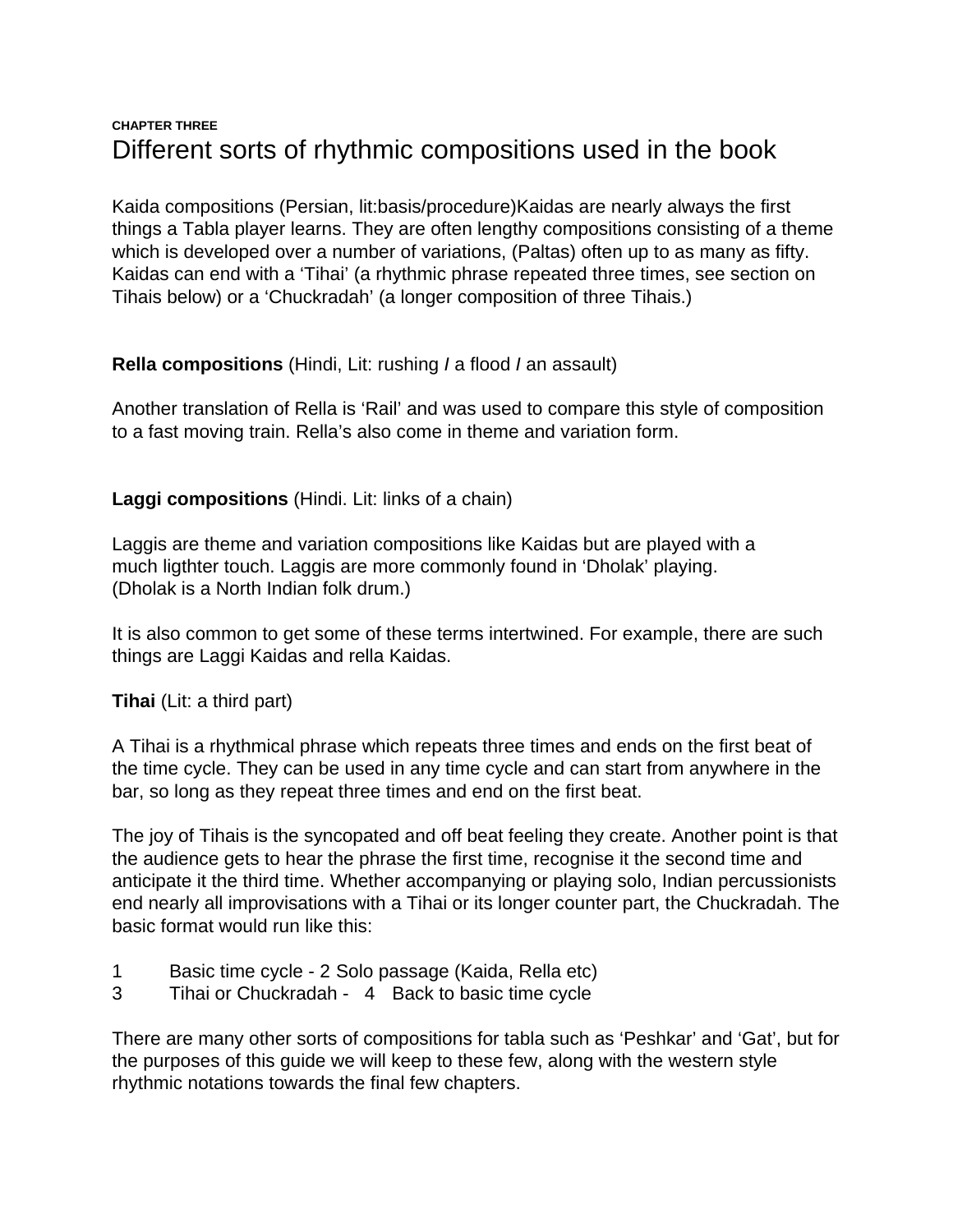## **Tals, Time cycles and Theka**

A Tal is the equivalent of the western *time* signature. It means literally 'The palm of the hand' in as much as all Indian TaIs, or time cycles have the bar lines and stressed beats marked by claps and waves of the hand. There were once hundreds of Tals in use in India, but nowadays there are but a few. Four of the most popular Classical ones are:

| <b>Teel Tal</b>   | 16 beats | $4 \times 4/4$    |
|-------------------|----------|-------------------|
| Jhap Tal          | 10 beats | 2x5/4             |
| Rupak Tal 7 beats |          | $3/4 + 2/4 + 2/4$ |
| <b>EkTal</b>      | 2beats   | 3x4/4             |

Two light classical Tals are: Kerva 8 beats Dadra 6 beats

Theka can be translated as 'support, mainstay or prop'. It is the basic fixed rhythm that the percussionist would play for any given Tal or Time cycle. The structure of the rhythm would emphasise the strong and weak beats indicated by the clapping cycle. In a nutshell, we could say that the Tal is the time signature and the Theka is the rhythm within that time signature. The compositions mentioned above (Kaidas, Rellas etc) would be looked at as rhythmic elaborations within the skeletal structure of the 'tal'

Tali and Khali

Quite simply, Tali means the stressed beats of a Tal, whilst Khali means the unstressed beats of a Tal. The percussionist would mark the stressed and unstressed beats in his Theka (Rhythm) by not playing the resonant sound on his bass drum (Ge) during the unstressed section. The reason for this is to give the soloist a positive landmark and reference point for him to identify where he is in a particular Tal. With all the polyrhythms and off-beat phrases it is quite possible for any performer to get lost in the Tal.

Using the bass drum in this fashion can give rise to some very interesting patterns.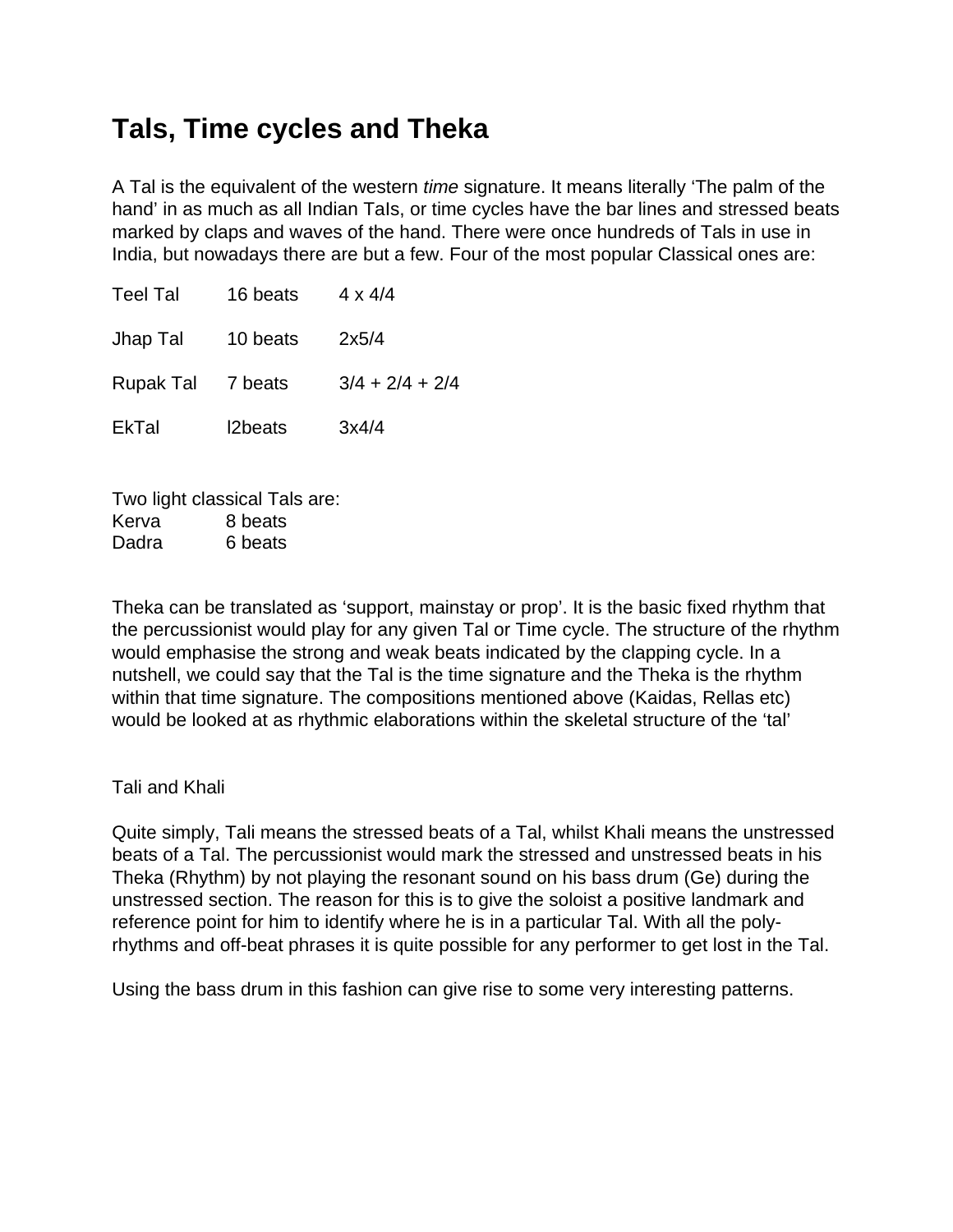### **Basic Stroke Articulation**

Having got this far, we can now begin Iooking at the basic playing technique of the instrument. There are a number of different classical playing techniques for the Tabla which generally come from different districts in India.

### **First strokes on the Byha (Bass drum, pronounced 'buyer')**

### **'Ge' and 'Ke'**

We will begin with the Bass Tabla called the 'Byha' or the 'Duggi'. This should be played with your weaker hand (so if you're left handed, you should play it with your right hand).

Let's took at our position at the drums and the position of our arms. If you look at fig 1 you will see that the drums should be perfectly central to your body. The arms come down from the shoulder out to the elbow and down to the drums, forming a scorpion like position.

To begin with, place both hands palm down on the drums and sit comfortably. Refer to the picture of the playing position, checking your position against it, using a mirror if possible. try to sit as straight as you can without your shoulders raised up.



## **PLAYING POSITION**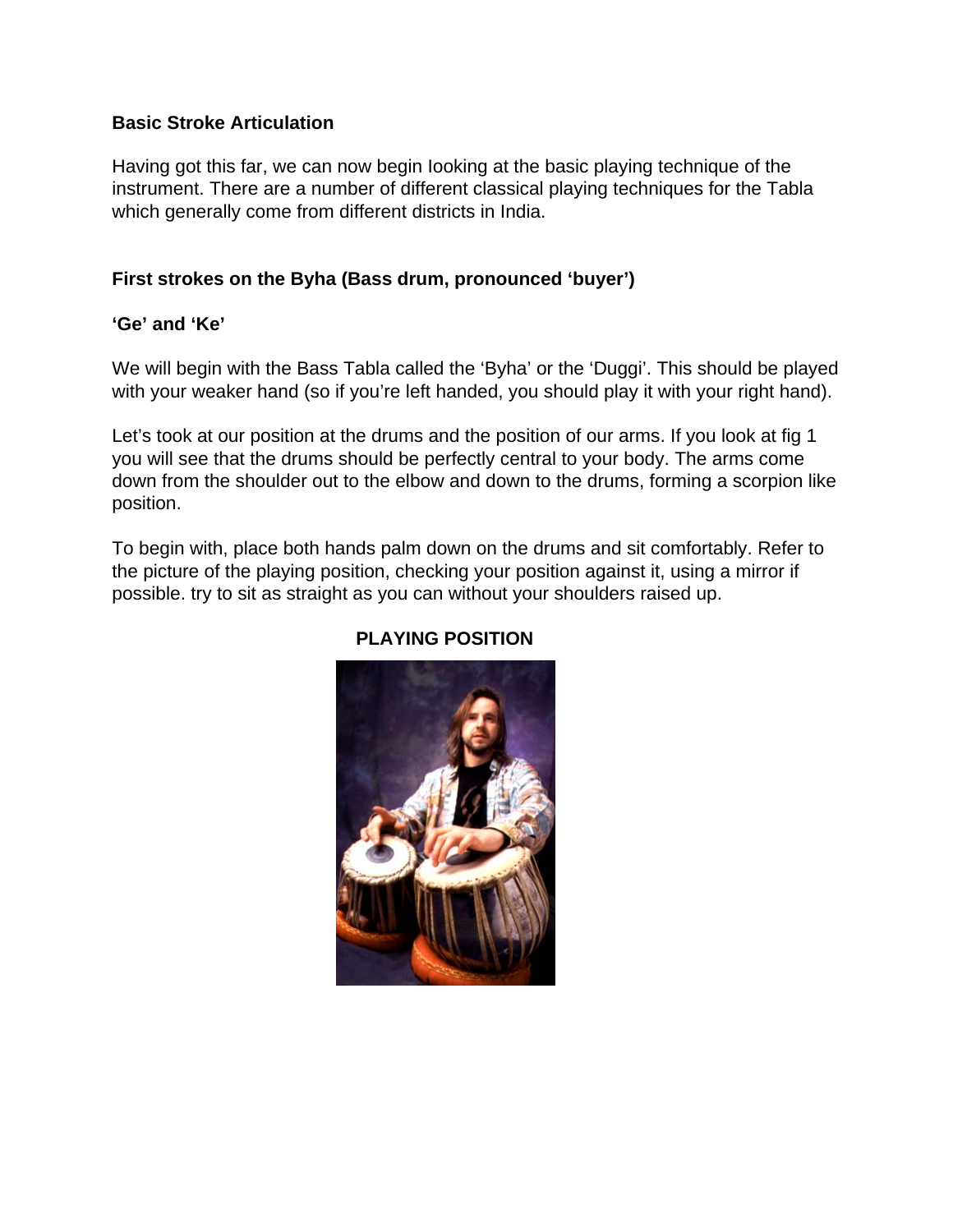We can now look at the first basic stroke played on the bass drum.

### **'GE' Also sometimes called GA/GHE/GHIN**

This is the main resonating stroke produced on the Byha. It is the stroke most often associated with the glissando, pitch bending sound you hear on tabla.

What is especially attractive and characteristic about this stroke is the deep ringing, resonant tone. Once we have this basic sound then we can manipulate it in a tasteful way. It is interesting to note that folk players and classical players do the glissando in a completly different fashion. Folk players do a very quick movement of their hand on the drum which is derived from Dholak pIaying whilst Classical players on the other hand have far more subtlety and skill in their Byha technique.

The drum is angled away from you and towards the smaller drum. The black spot should be nearest the smaller drum and, if you look at the drum as if it were a clock face, you arm should enter from approximately 7 o'clock. (5 o'clock for left handed players.). The arm is resting on the drum, palm down. Be careful not to drop your elbow because this will cause the wrist to lift off the skin. The underside of the wrist rests on the skin but, not too heavily.... At the end of the day, the more subtle Byha playing comes when the wrist glides like a hover craft, only pressing when necessary.

Next, cup the hand as if you were holding a snooker ball. Relax the thumb and try not to point it outwards. The fingers are bent and the stroke is played by striking the finger tips on the drum head in a hammer-like striking motion. It is important to see that the bottom portion of the fingers are at right angles to the drum skin when they strike - this is what gives you the power in the stroke. Long finger nails will hinder this. The fingers are divided into two striking units:

#### **UNIT I The index finger**

**UNIT 2 2nd, 3rd and 4th fingers.** (NB Because of the length of our fingers, the little finger does not reach the head but it is important to involve it in the motion because you wilt then be using its muscles in the back of your hand to add strength to the striking unit.)

## **Examples of positions Three fingered 'GE'**

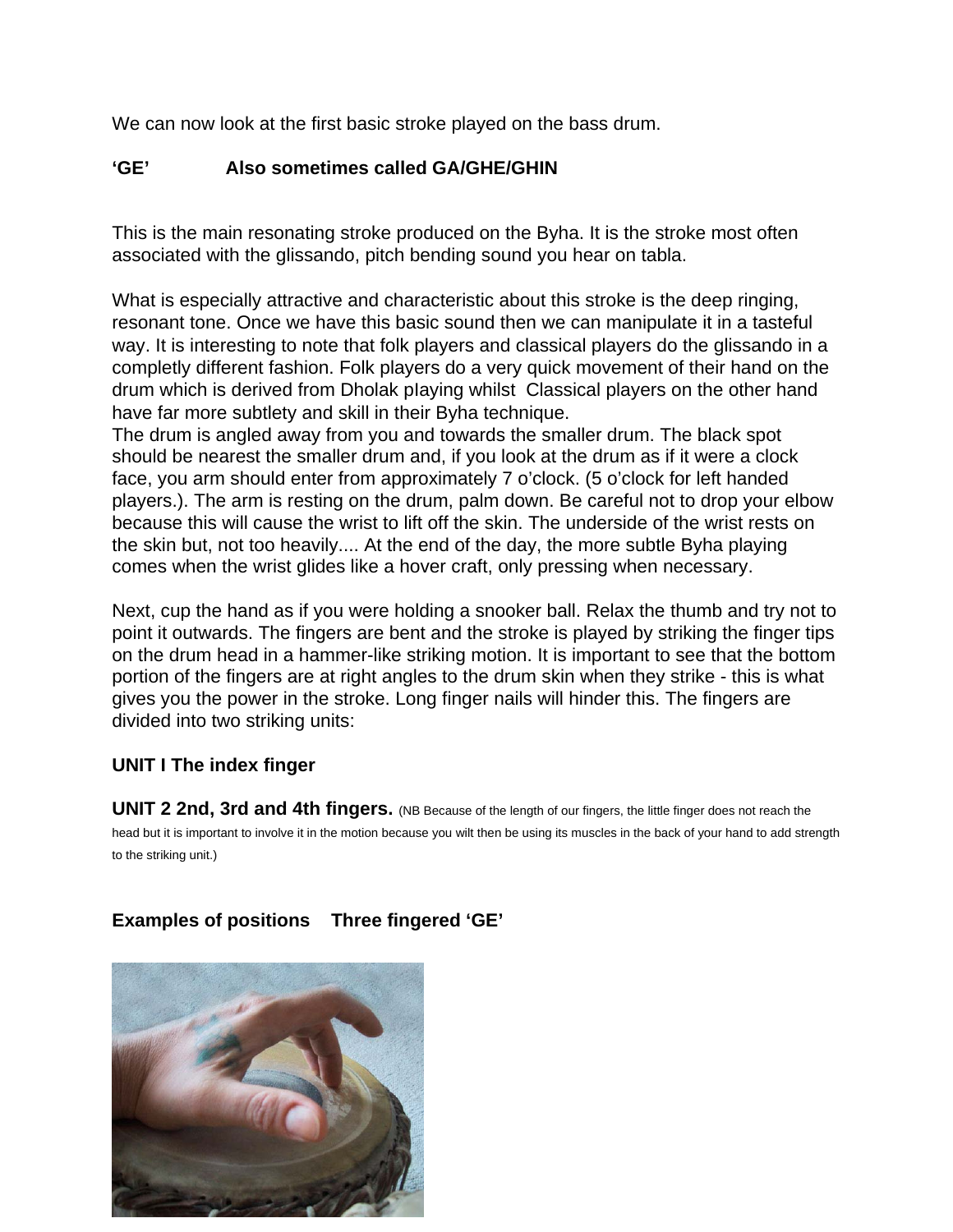## **One fingered 'GE'**



New stroke 'KE' Somtimes known as KA/KO

This is the main non resonating stroke played on the byha.

The wrist remains on the drum head, palm down. The hand is held flat, not cupped like in the 'GE' stroke. Lift the finger tips from the drum about two to three inches, leaving the wrist in contact with the drum head. The fingers should be relaxed and slightly apart. The hand pivots at the wrist joint and the fingers strike the drum head flat, creating a soft but sharp slapping sound. The thumb is relaxed in the same manner as before. The fingers are not divided into two striking units as in 'GE'. This stroke will be notated 'KE' or 'KA' or 'KO'.

## **Examples of positions 'KE' preparation and stroke**

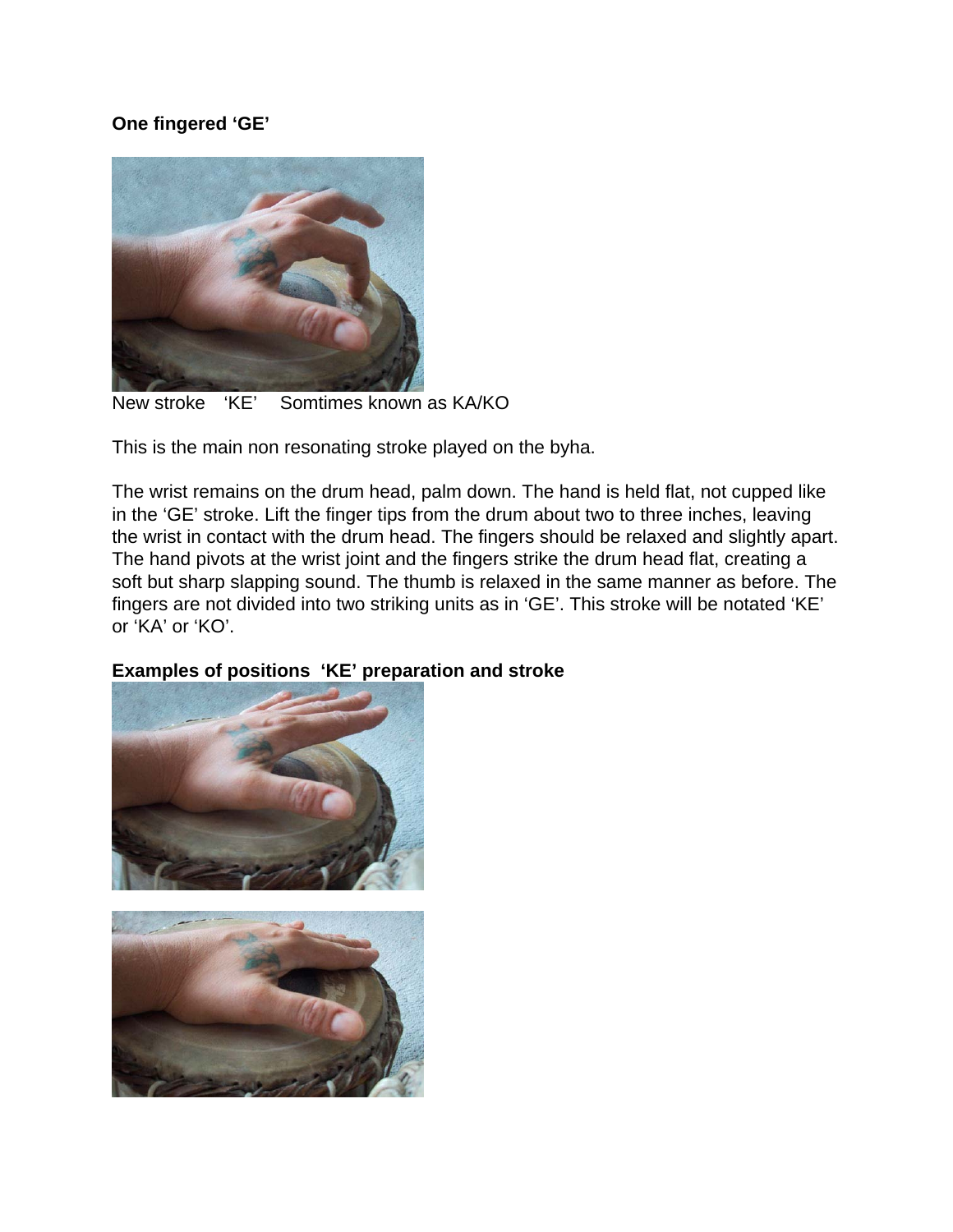### **First strokes on the Dynha (treble drum - pronounced 'dye-na)**

We can now begin looking at the high pitched drum called the 'Dynha' or sometimes the 'Tabla'. this drum should be angled away from you a little bit more than the byha. It's interesting to note that 'Byha' and 'Dynha' translate literally into 'left' and 'right', even if you play them the other way around. The Dynha should be facing away from you centrally and the face of the drum should not bear left or right. The first sound we will look at for the Dynha is 'TE'.

This sound is the main non-resonant sound on the high pitched drum and is the characteristic sound of many fast compositions on Tabla. for the 'TE' stroke, the hand does not rest on the drum like the other hand but floats above it. The hand is held above the drum by approximately three inches, which we will call the starting positions. The fingers are split into two striking units:

## UNIT I The index finger UNIT 2 2nd, 3rd and 4th fingers

The fingers are held flat, not bent like the 'GE' stroke. The wrist should not drop down below the rim of the drum. With the hand in the starting position above the centre of the drum, strike first with the three fingers, then with the index finger in the very centre of the black spot on the drum. The fingers should be straight and should hit the drum flat, staying on for a millisecond afterwards to avoid any unwanted resonance The sound you are aiming for is a sharp, closed, staccato type of sound. The thumb should be relaxed and should be quite close to, but not touching the index finger. Most importantly it should not stick out or dangle down the side of the drum, otherwise you lose some of the power of the striking units.

## **Examples of positions 'TE' 3 & 'TE' 1**



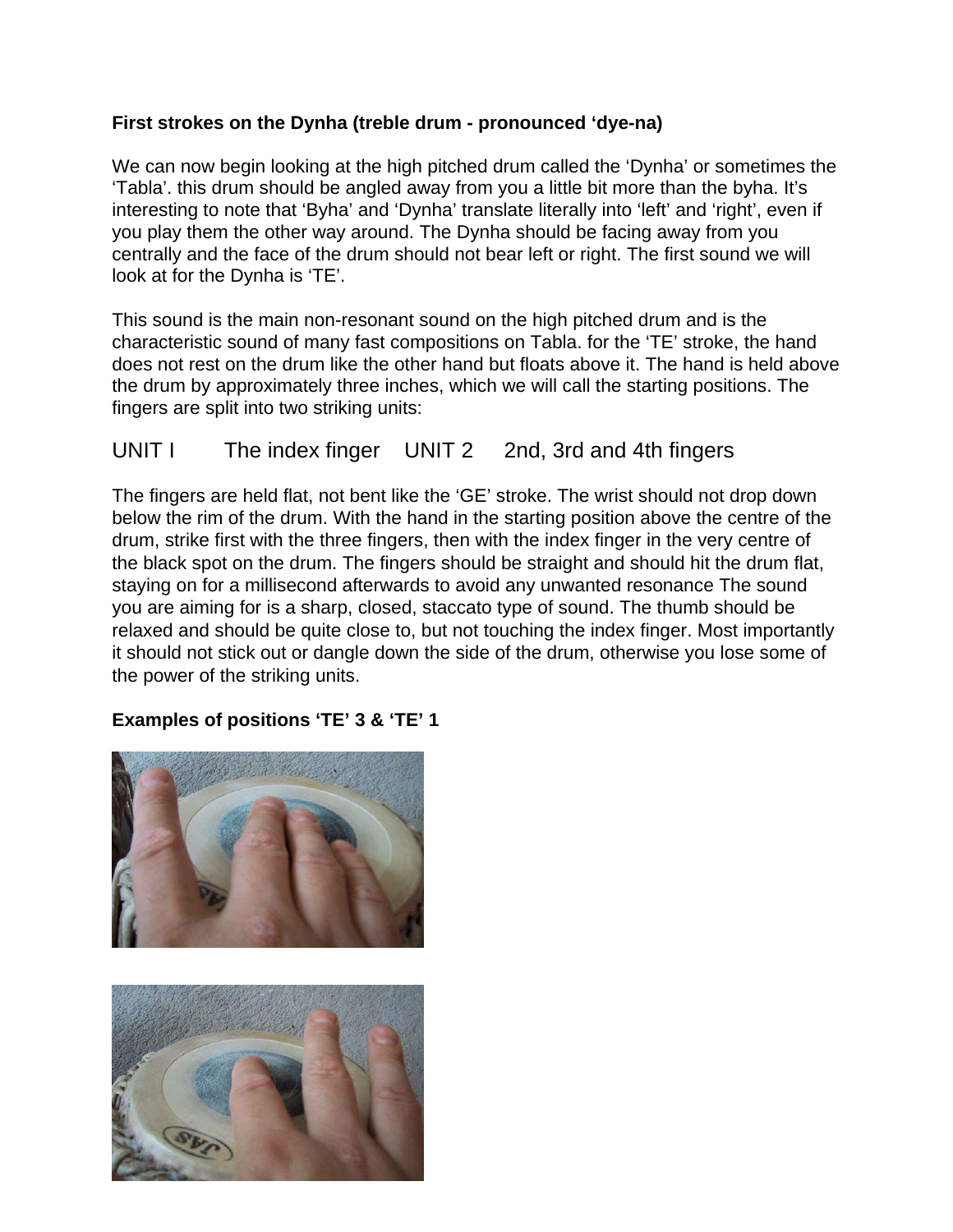## First exercise using the first three sounds

Kaida (theme and variation composition) 16 beats

We will now begin our first Kaida using the three sounds we have so far. You'll probably need to refer back to the previous notes to remember all the details on hand positions etc. Each word or dash equals one beat. A double dash equals two beats in length. (All 'GE' and 'TE' strokes are to be fingered 3 *I* 1, ie, you must start with the three-finger unit.) Begin by clapping a steady quarter note pulse whilst reciting the syllables. Listen to the mp3's for help with the timing.

### **RHYTHM THEME ONE**

1 (THEME)

GEGE TETE GEGE TETE GEGE TETE GEGE TETE KEKE TETE KEKE TETE GEGE TETE GEGE TETE

2 (VARIATION) GEGE TETE TETE TETE GEGE TETE GEGE TETE KEKE TETE TETE TETE GEGE TETE GEGE TETE

3(VARIATION) GEGE TETE TETE GEGE TETE TETE GEGE TETE KE KE TE TE TETE KEKE TE TE TE TE GEGE TETE

4(VARIATION)

GEGE TETE TETE GEGE

TETEGEGE TETE TETE KEKE TETE TETE KEKE TETEGEGE TETE TETE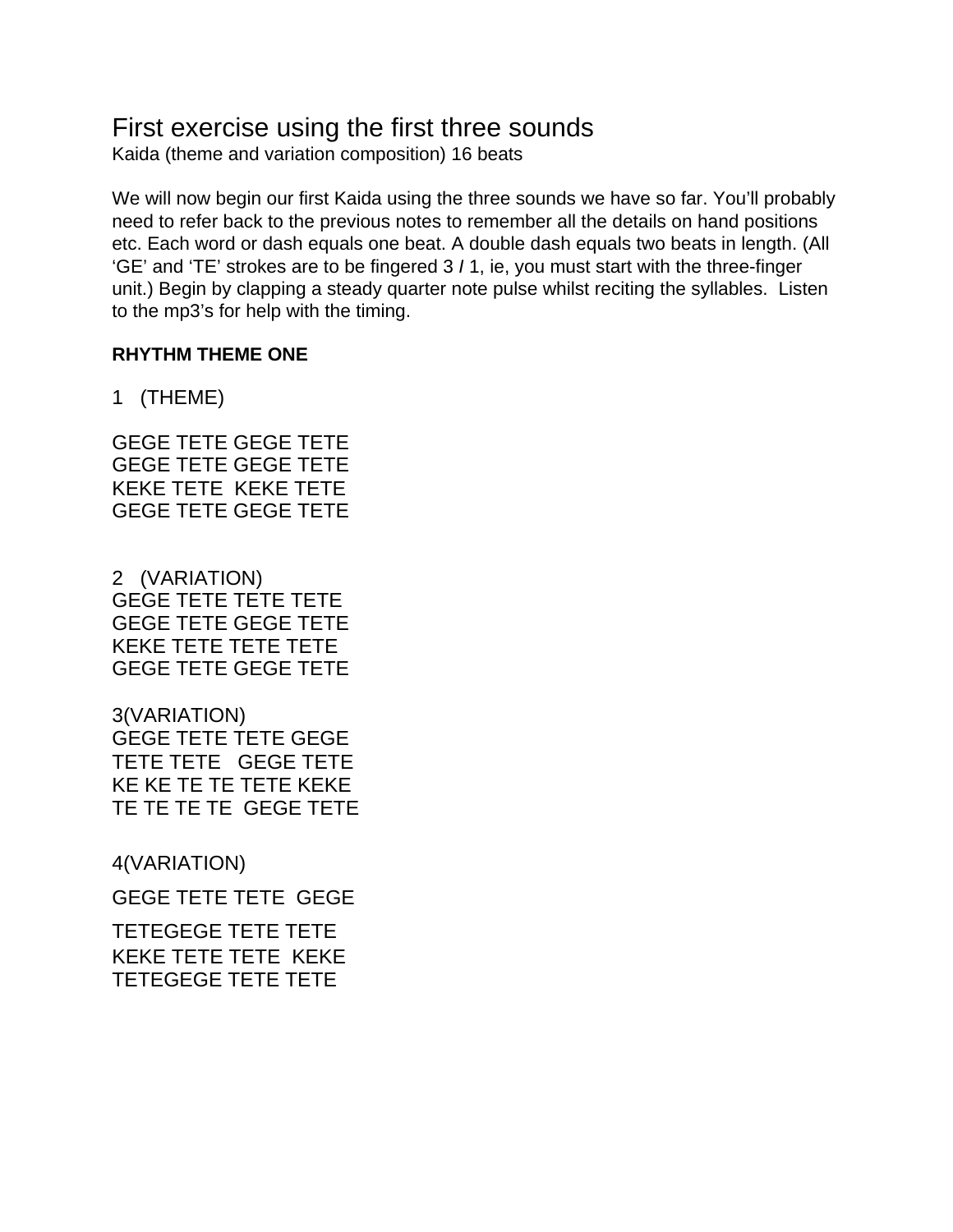## New stroke on Dynha 'TA' & 'NA'

Before we move on to our second Kaida, we need to add some new strokes to our repertoire.

'TA' is played on the small high pitched drum. It is played in the same manner as 'TE' apart from the fact that it is played with all four fingers as one unit. As you will see later on, there is another way of playing 'TA'. For now though, we will stick with this version.

'NA' is played on the small high pitched drum. It is the sound most easily associated with the sound of Tabla. It also has some other names but for the purposes of this book we will only use this syllable. Place your hand on the drum as in fig 1.



FIG 1

Lift your index finger and second finger about 1 1/2 inches from the head, leaving the third and fourth fingers resting on the edge of the black spot, as in fig 2. This we will call the 'resting' position.

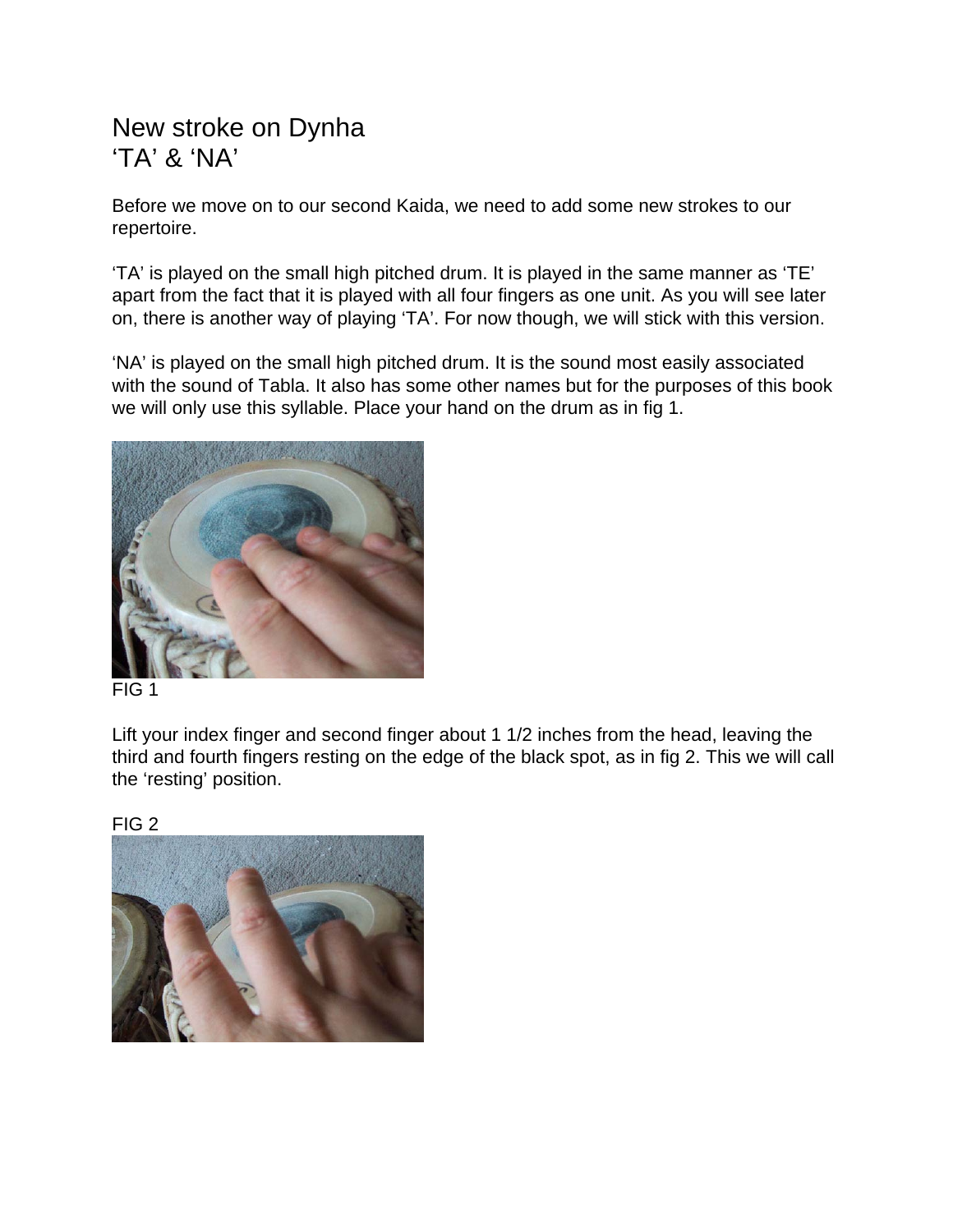With your thumb relaxed, leave your second finger in the air and strike the rim sharply with your first finger, as in fig 3. The finger should then return promptly to the resting position . Do not press too hard on the drum head with your third and fourth fingers and remember to relax your thumb, not holding it erect or letting it dangle down the side of the drum.

FIG 3



Note: We will also be using the 'KO' stroke in this next set of examples. Remember, this is to be played in the same manner as 'KE' The reason for this will be discussed later.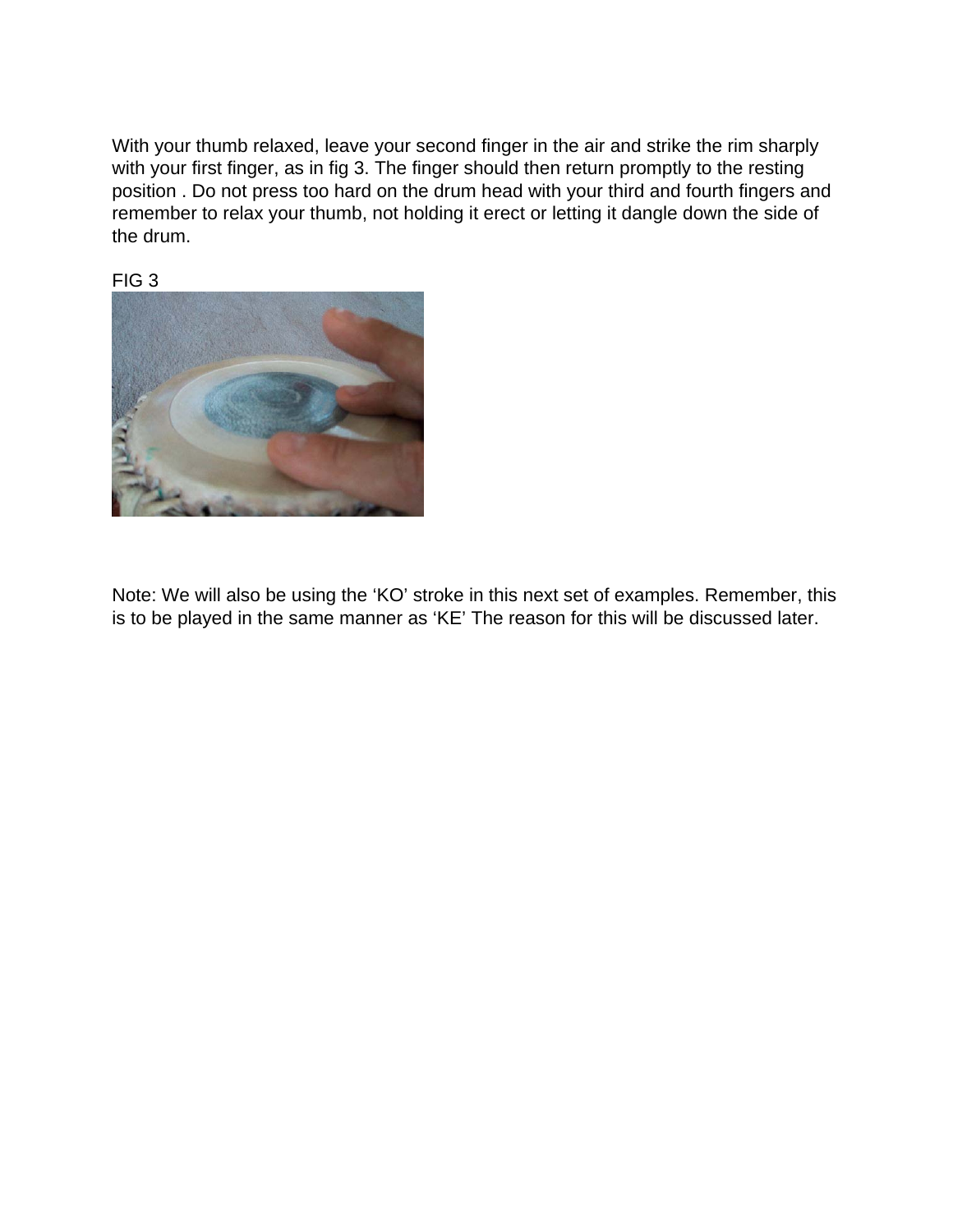## RHYTHM THEME TWO

(THEME) GE GE TE TE GE GE NA NA GE GE TE TE GE GE NA NA KE KE TE TE KE KE NA NA GE GE TE TE GE GE NA NA

2 (VARIATION) GE GE TE TE GE GE NA NA GE GE NA NA GE GE NA NA KE KE TE TE KE KE NA NA GE GE NA NA GE GE NA NA

3 (VARIATION)

GE GE TE TE GE GE NA NA -- -- TE TE GE GE NA NA KE KE TE TE KE KE NA NA -- -- TE TE GE GE NA NA

4 (VARIATION)

GE GE TE TE GE GE NA NA KO TA KO TA GE GE NA NA KE KE TE TE KE KE NA NA KO TA KO TA GE GE NA NA

5 (VARIATION) GE GE TE TE KO TA KO TA GE GE TE TE GE GE NA NA KE KE TE TE KO TA KO TA GE GE TE TE GE GE NA NA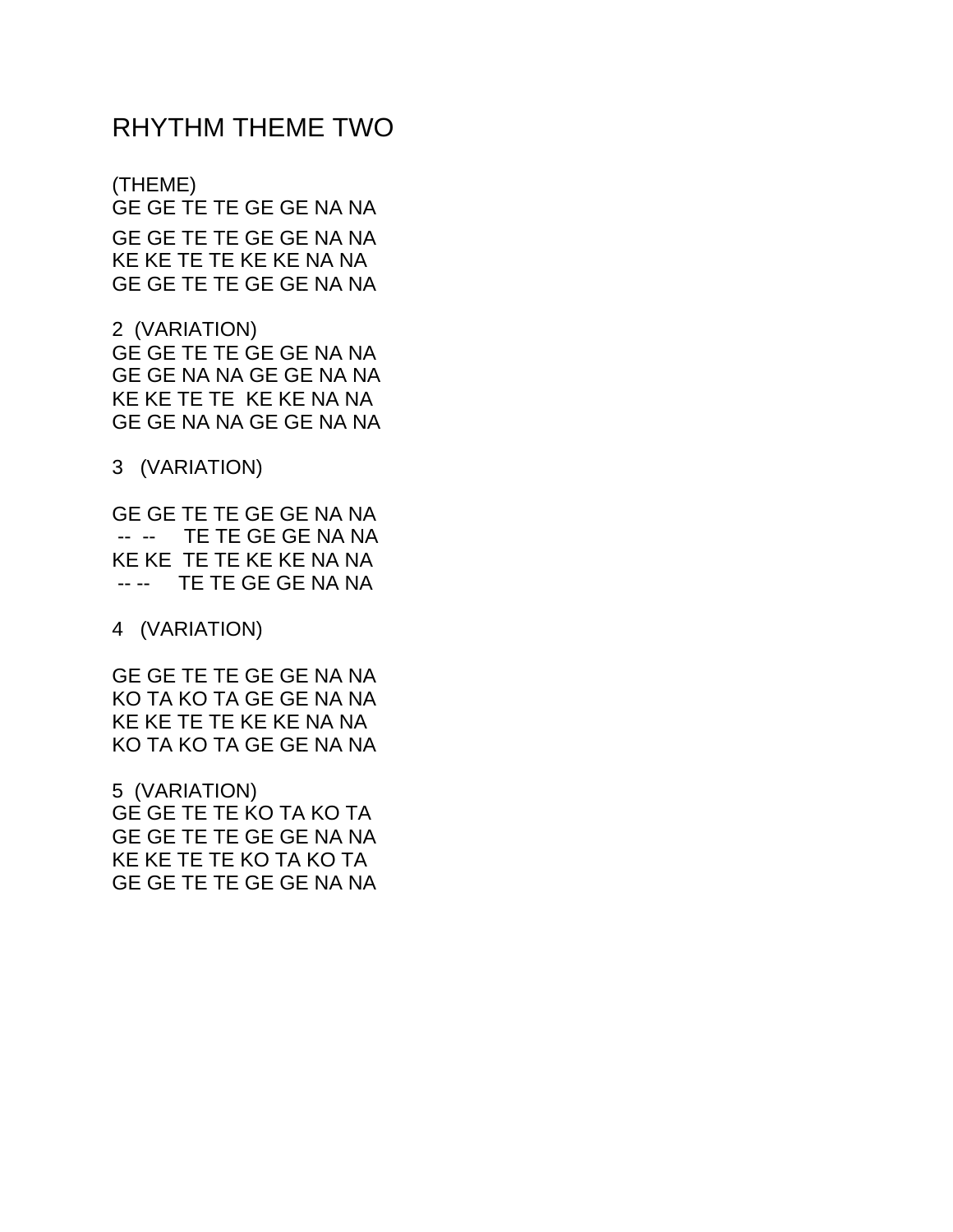### **Stroking patterns using both hands simultaneously: 'DHA' and 'DHE'**

So far we have covered some kaidas using single sounds. We will now begin looking at some Kaidas using two sounds played at once. When two sounds are played simultaneously on the tabla, a new 'BoI' (phonetic) is used.

For example, if we play 'NA' and 'GE' together we get the bol 'DHA'.

 $NA + GF = 'DHA'$ 

Similarly, if we play 'TE' and 'GE' at the same time we get 'DHE'.

 $TE + GE = 'DHE'$ 

We can now go on to our third Kaida. The Kaidas in this book are being kept short for practical reasons but there are limitless possibilities as far as different variations are concerned.

RHYTHM THEME THREE

1(THEME)

DHA DHA TE TE DHE DHE TE TE

DHA DHA TE TE DHE DHE TE TE

TA TA TE TE TE TE TE TE

DHA DHA TE TE DHE DHE TE TE

2(VARIATION)

DHA DHA TE TE DHE DHE TE TE

DHE DHE TE TE DHE DHE TE TE

NA NA TE TE TE TE TE TE

DHA DHA TE TE DHE DHE TE TE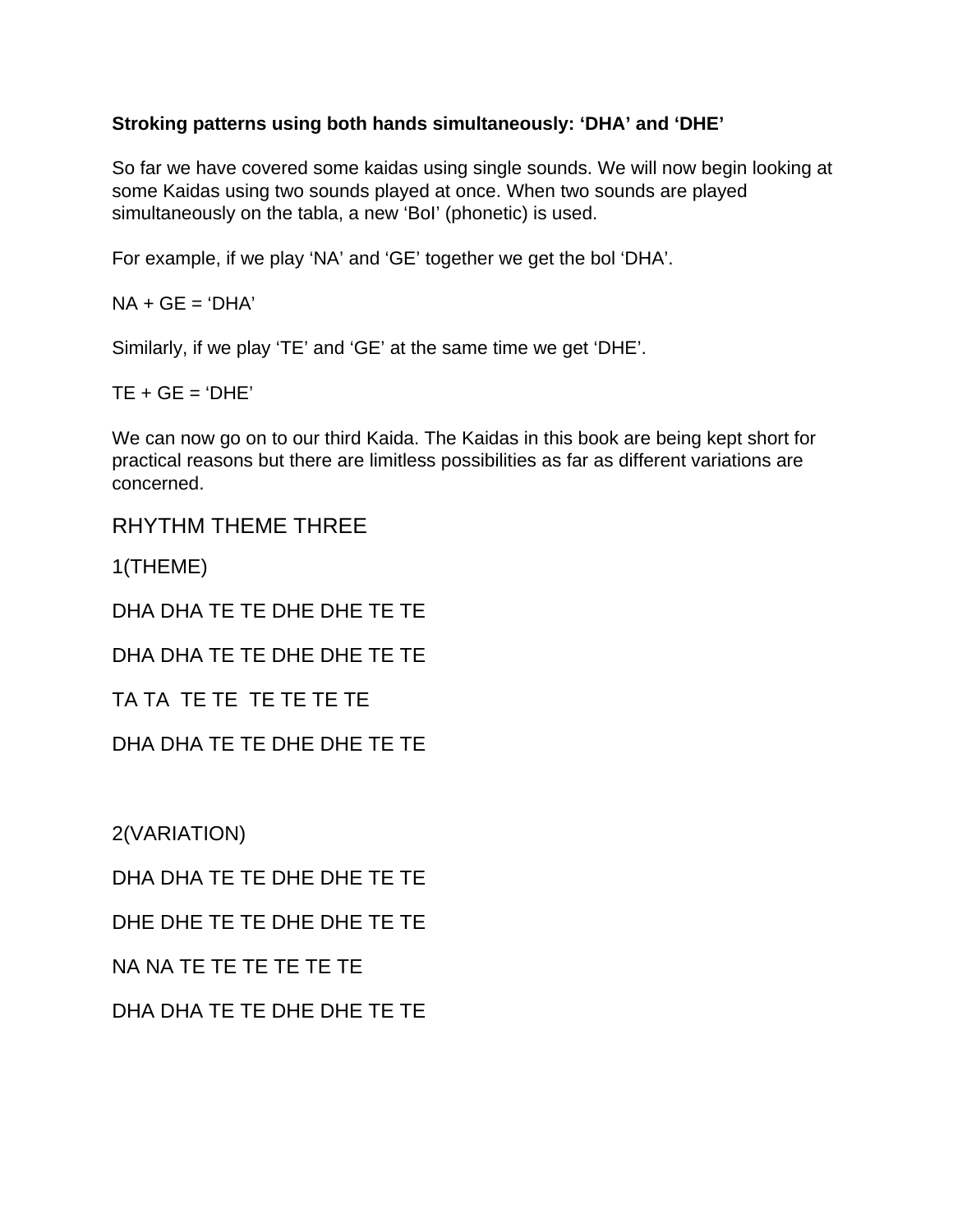3(VARIATION)

DHA DHA TE TE DHE DHE TE TE DHA TE TE DHE TE TE DHE TE TA TA TE TE TE TE TE TE DHA TE TE DHE TE TE DHE TE

4(VARIATION) DHA TE TE DHA -- DHA TE TE DHA DHA TE TE DHE DHE TE TE NA TE TE NA -- NA TE TE DHA DHA TE TE DHE\_DHE TE TE

Notes for this composition….All 'TE' strokes should be fingered 3-1, as in the other kaidas. This will pose the challenge of getting from the one-fingered TE stroke into ths position to play the NA on the edge of the drum.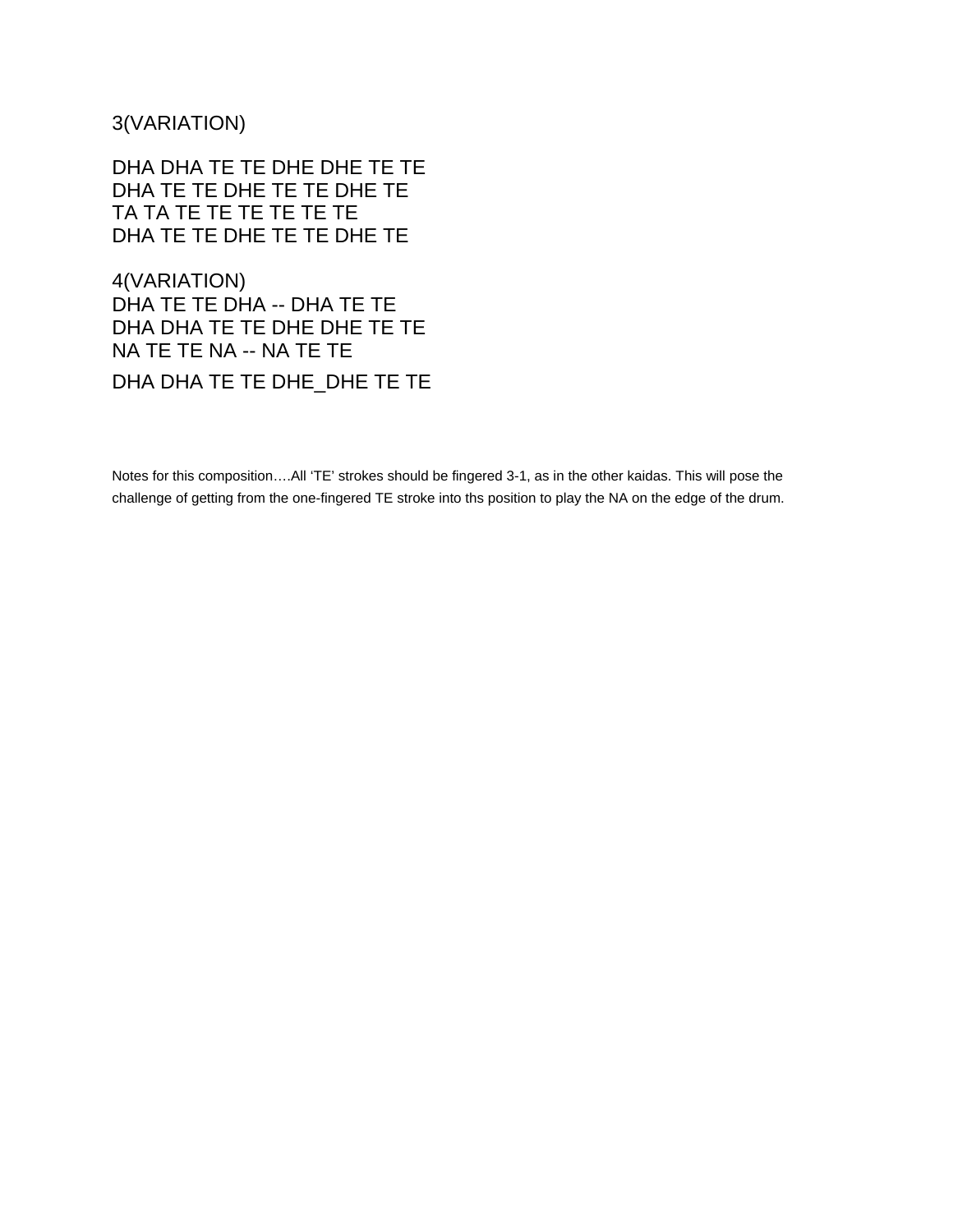## **New BoIs 'TI' & 'THUN'**

Let's add two more bols to our repertoire and go on to our first 'LAGGI' (a folk style composition characteristic of Dholak playing). The first new sound will be 'TI'. This sound is played on the treble drum with the second finger, the finger that is held in the air for the 'NA' stroke. Place your hand on the drum as in fig1. FIG 1



Lift your index finger and second finger about 1 1/2 inches from the head, leaving the third and fourth fingers resting on the edge of the black spot, as in fig 2. FIG 2



From this position, instead of bringing the index finger down onto the rim, leave it in the air and instead bring the second finger down sharply onto the edge of the black spot. FIG 3

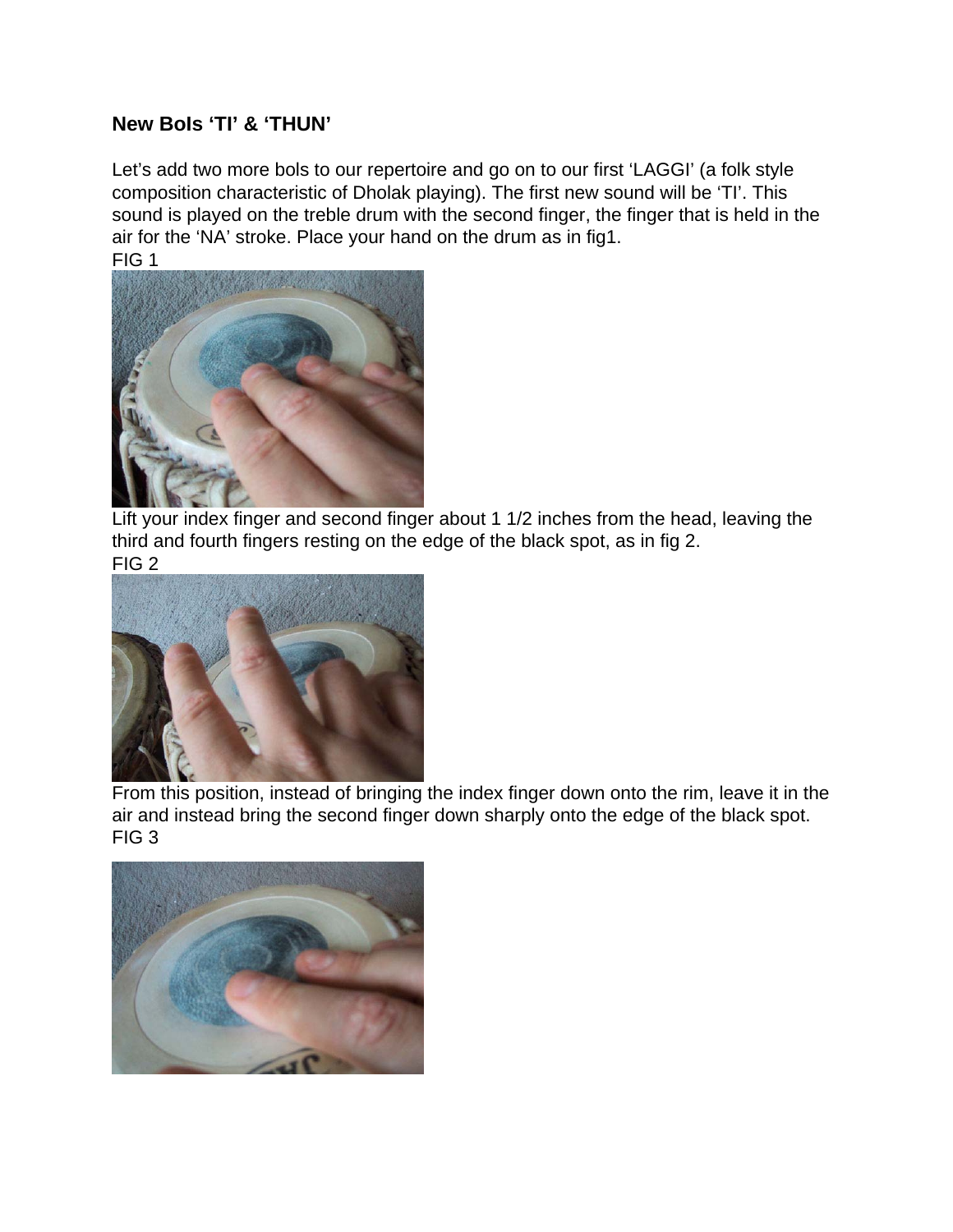This should sound like a slightly softer version of 'TE', ie, it is a non resonant stroke Notice how we can now access both the 'NA' and the 'TI' sound from our resting position. There are some districts in India who articulate most of their playing on the treble drum with these two fingers. This style of playing is called 'DUWUNGLIE' (meaning 'two fingers').

Now we can go on to our next bol: 'THUN' which is needed for the 'Laggi'. The bol 'THUN' is played with the index finger on the treble drum. It is one of the most resonant and ringing sounds on the instrument. Place your hand on the drum as in fig 1.

Lift your hand slightly away from the head by approximately one inch as in fig 1.

FIG 1



Now strike with your index finger, leaving the second, third and fourth fingers away from the head. The finger should strike flat, not just the tips but the whole finger, moving away from the head quickly, allowing it to ring. See fig 2.



The difficulty of this stroke is returning back to our 'NA' resting position without the damping fingers making a noise. Unless otherwise indicated, all the 'THUN' sounds should be played at the same time with a soft 'KE' sound to reinforce it.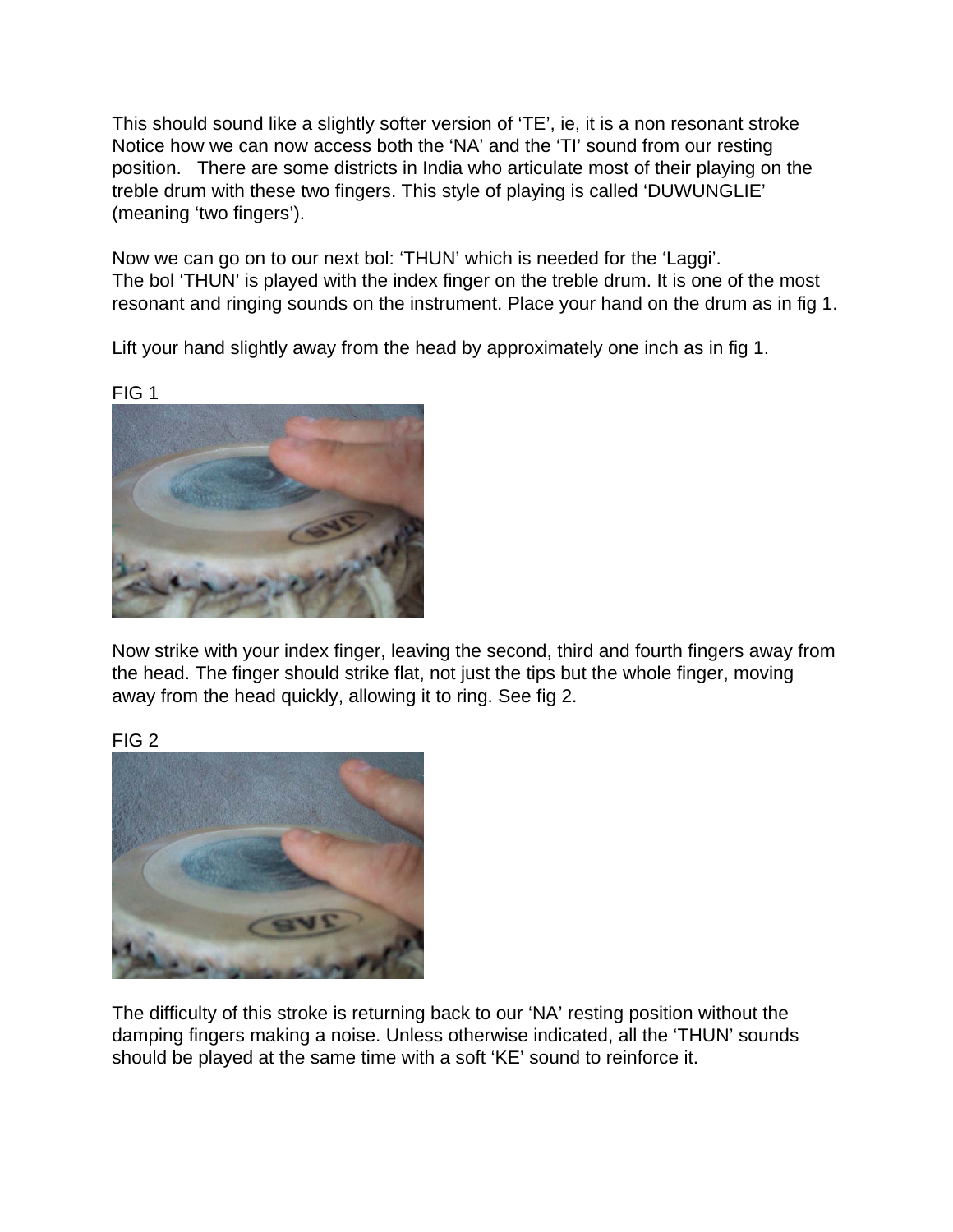## **Lets revise the set of 'BoIs' we have so far.**

| <b>GE</b>   | Bass drum, resonant stroke,<br>fingered 3 or 1                                                             |
|-------------|------------------------------------------------------------------------------------------------------------|
| KE          | Bass drum closed stroke,<br>whole hand flat                                                                |
| TE          | Treble drum closed sound,<br>fingered 3 or 1                                                               |
| TA          | Treble drum, same as TE but all four fingers                                                               |
| <b>NA</b>   | Treble drum, rim sound with index finger; second finger raised, third<br>and fourth fingers damping        |
| <b>DHA</b>  | NA+GE                                                                                                      |
| <b>DHE</b>  | TE+GE                                                                                                      |
| <b>THUN</b> | $THUN + KE$                                                                                                |
| TI          | Second finger on treble drum, third and fourth fingers down, index<br>finger raised. Sounds similar to TE. |

We can now start on the Laggi.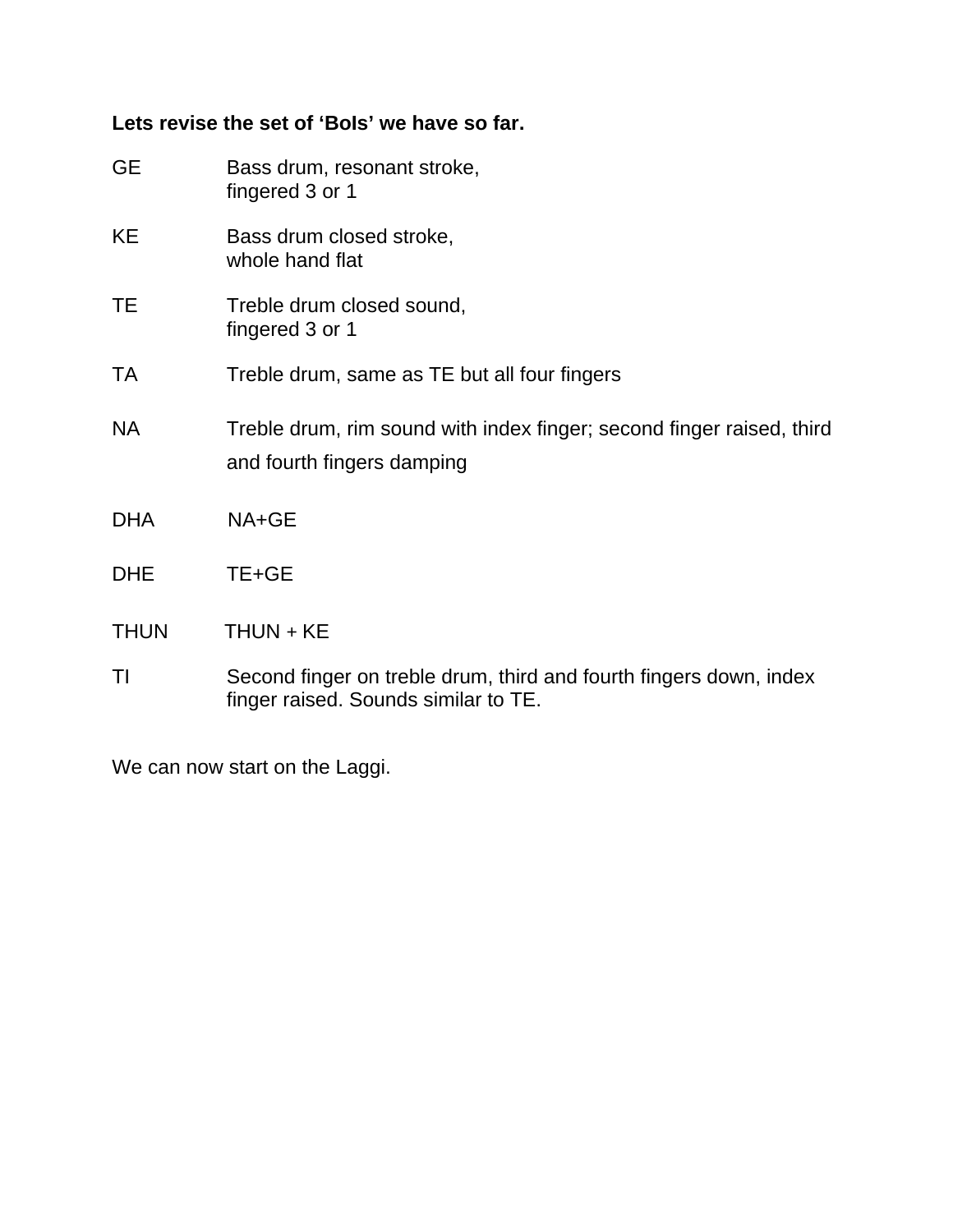## RHYTHM THEME FOUR

- 1 (THEME) DHA TI DHA DHA DHA THUN NA NA NA TI DHA DHA DHA THUN DHA NA
- 2 DHA THUN DHA NA DHA THUN DHA NA DHA THUN DHA NA DHA THUN DHA NA DHA TI DHA DHA DHA THUN NA NA NA TI DHA DHA DHA THUN DHA NA NA THUN NA NA NA THUN NA NA NA THUN NA NA NA THUN NA NA DHA TI DHA DHA DHA THUN NA NA NA TI DHA DHA DHA THUN DHA

The basis of the next example is  $3+3+3+3+4 (= 16)$ 

*3* DHA THUN NA DHA THUN NA DHA THUN NA DHA THUN NA DHA DHA THUN NA DHA TI DHA DHA DHA THUN NA NA NA TI DHA DHA DHA THUN DHA NA NA THUN NA NA THUN NA NA THUN NA NA THUN NA NA NA THUN NA DHA TI DHA DHA DHA THUN NA NA NA TI DHA DHA DHA THUN DHA NA

The basis of the next example is  $6+6+4 (= 16)$ 

- 4 DHA TI DHA DHA THUN NA DHA TI DHA DHA THUN NA DHA DHA THUN NA DHA TI DHA DHA DHA THUN NA NA NA TI DHA DHA DHA THUN DHA NA NA TI NA NA THUN NA NA TI NA NA THUN NA NA NA THUN NA DHA TI DHA DHA DHA THUN NA NA NA TI DHA DHA DHA THUN DHA NA
- 5 DHA TI DHA TI DHA DHA THUN NA TI DHA DHA TI DHA DHA THUN NA DHA TI DHA DHA DHA THUN NA NA NA TI DHA DHA DHA THUN DHA NA NA TI NA TI NA NA THUN NA TI NA NA TI NA NA THUN NA DHA TI DHA DHA DHA THUN NA NA NA TI DHA DHA DHA THUN DHA NA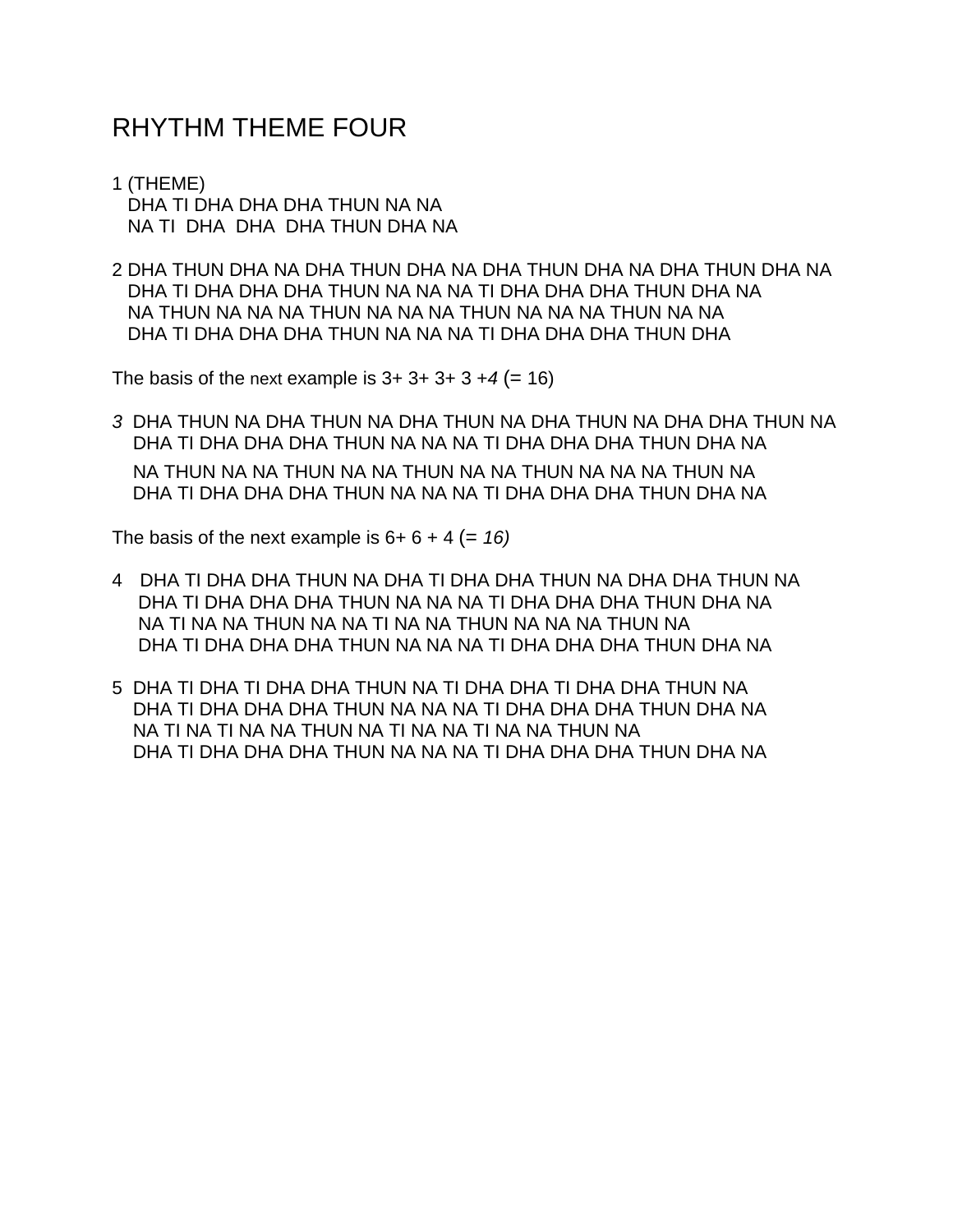We can now go on to our first 'RELLA'. You already know all the strokes for this Rella. All that needs to be clarified is a new word that is introduced to represent the onefingered 'TE' stroke.

Quite simply, 'TE TE' becomes 'TE RE'. The fingering is still *3/1* and you play exactly the same thing as 'TE TE'. One of the reasons for this change is so that the composition rolls of the tongue more easily and rhymes.

Also, 'NA' has been changed to 'TA' for the same reason. (This will be known as the 'TA 2' stroke and will be written with a dot above it for easy reference TA.)

Also, 'KE' and 'KA' are both used to represent the same stroke.

RHYTHM THEME FIVE (This rella has no resonant 'GE' strokes.) (THEME)

1 TE RE KETETAKATAKATAKATE RE KETE TAKA

TE RE KE TE TA KA TA KA TA KA TE RE KE TE TA KA

- 2 TE RE KE TE TAKATAKATE RE KE TE TAKATAKA TE RE KE TE TAKATAKATAKATE RE KE TETAKA
- 3 TETETETEKETETAKATAKATEREKETETAKA TE TETETE KETETAKATAKATEREKETETAKA
- 4 TERE KETETAKETE RE KETETAKATE REKETE TAKATERE KETETAKATAKATEREKETETAKA
- 5 TAKATEREKETETAKATAKATEREKETETAKA TAKATE REKETETAKATAKATEREKETETAKA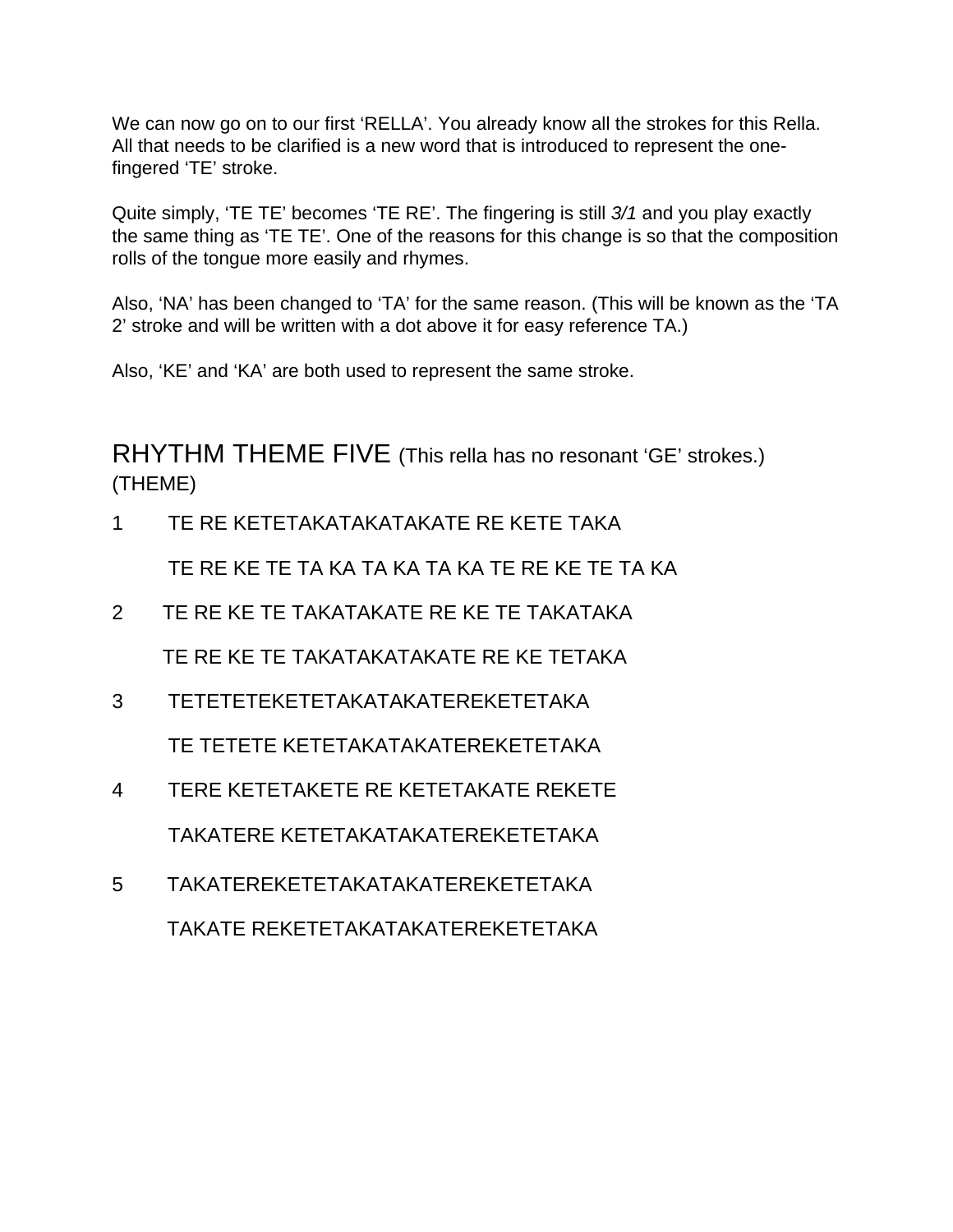#### RHYTHM THEME SIX DELHI KHAIDA

NB 'TA 2', the rim sound is to be used.

This Kaida will seem more complicated to begin with but, once you are familiar with the first example, the rest is plain sailing. There is one new bol for this composition, 'DHIN' which is 'THUN with GE' instead of 'THUN with KE'.

 $DHIN = THUN + GE$ 

Right, now you know all the bols. Here is a transcription of the first example. Note that the Iower case syllables are played twice as fast as those in upper case.

(THEME)

*1* DHA TI DHA GA NA DHA terekete

DHA TI DHA GA THUN NA KE NA

TA TI TA KA NA TA terekete

DHA TI DHA GA DHIN NA GE NA

Notice that in the third line, two different words are used to indicate the same stroke (NA & TA, both meaning 'TA 2' on the rim.)

**THE DOHRA (VARIATION 2) The Dohra is nearly always the second part of a Kaida. It entails playing the first line of the first example three times and the second line once.**

DHA TI DHA GA NA DHA terekete

DHA TI DHA GA NA DHA terekete

DHA TI DHA GA NA DHA terekete

DHA TI DHA GA THUN NA KE NA

TA TI TA KA NA TA terekete

TA TI TA KA NA TA terekete

DHA TI DHA GA NA DHA terekete

DHA TI DHA GA DHIN NA GE NA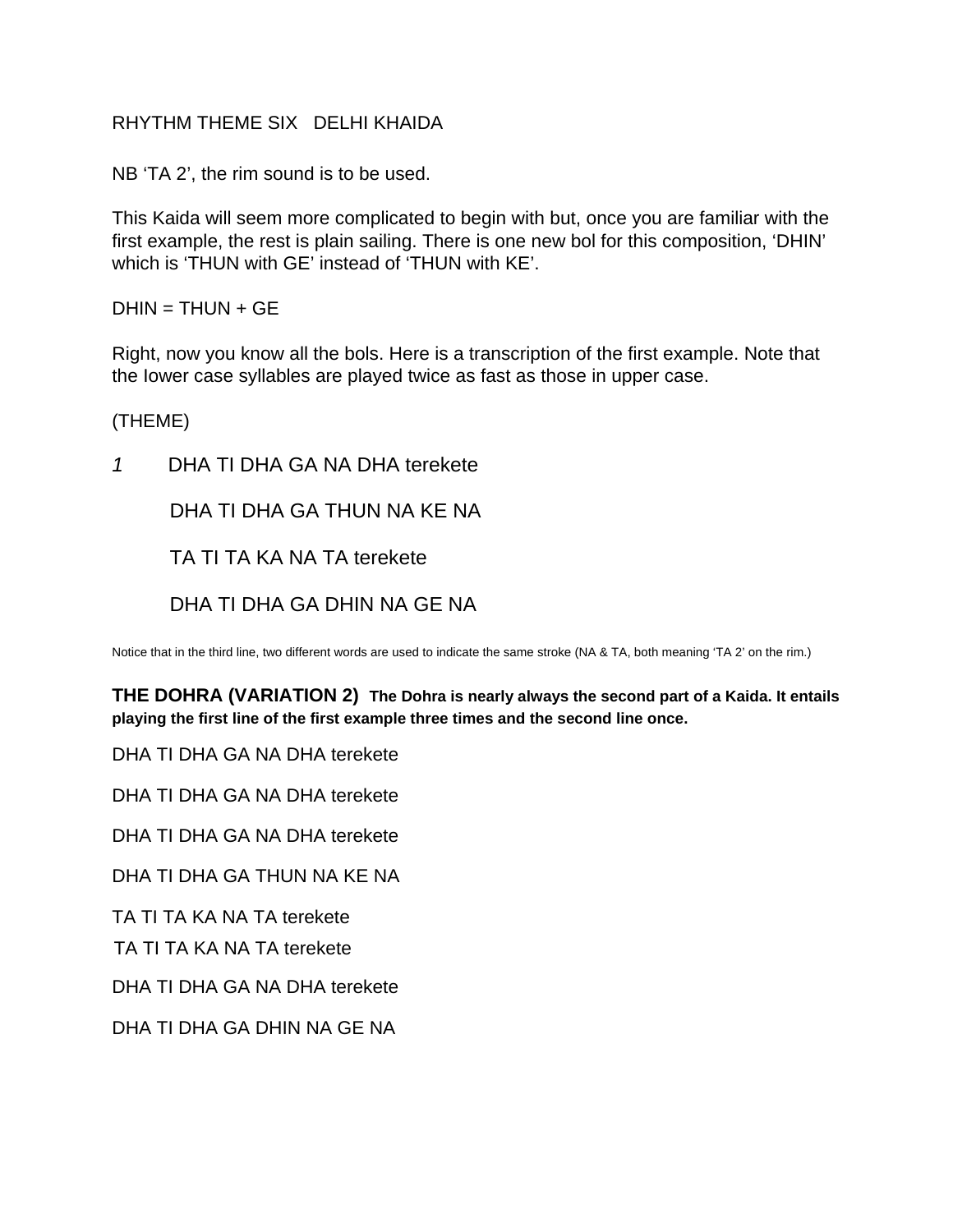## **3 (VARIATION)**

DHA TI DHA GA NA DHA terekete

NA DHA terekete NA DHA terekete

DHA TI DHA GA NA DHA terekete

DHA TI DHA GA THUN NA KE NA

TA TI TA KA NA TA terekete

NA TA terekete NA TA terekete

DHA TI DHA GA NA DHA terekete

DHA TI DHA GA DHIN NA GE NA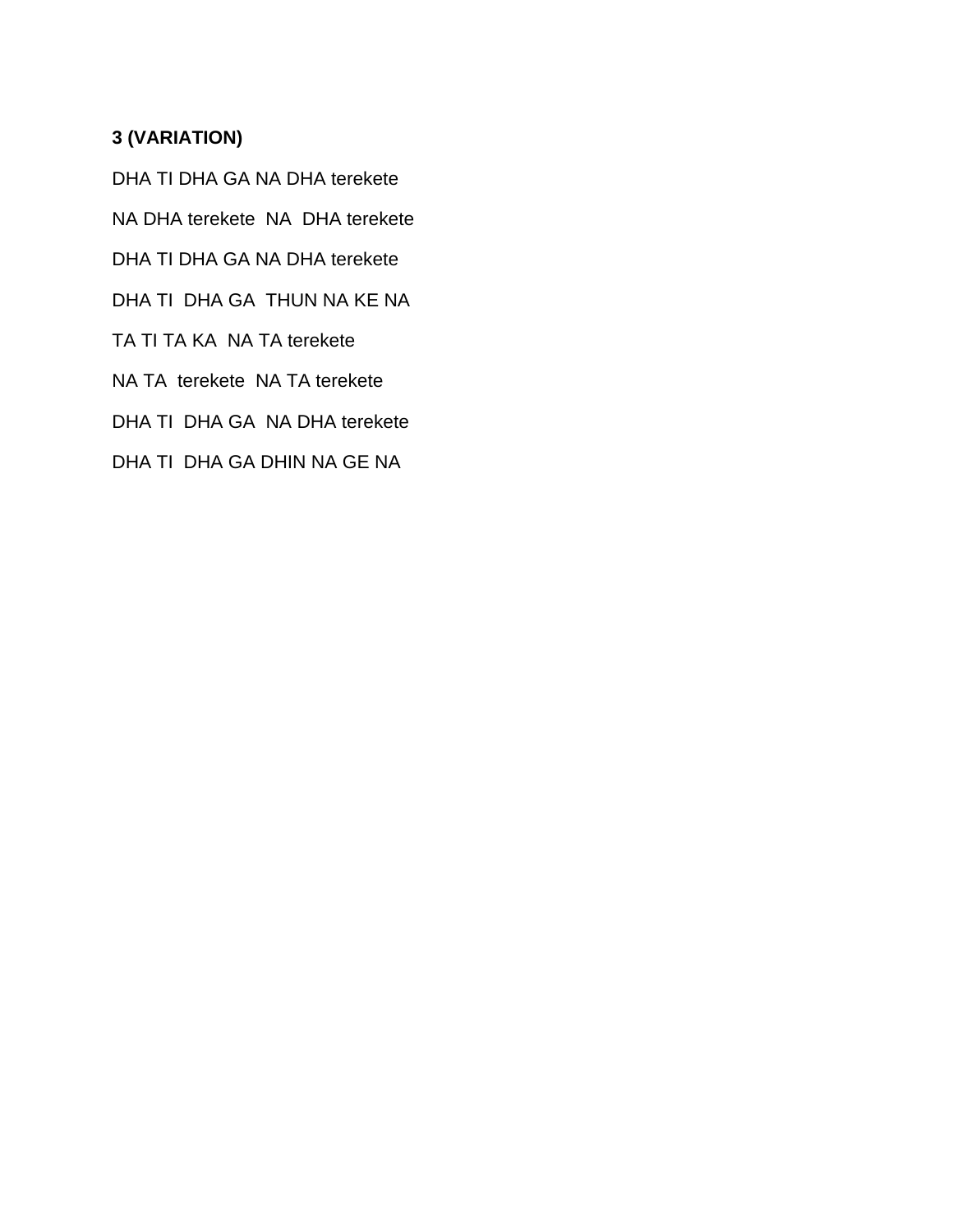## **4 (VARIATION)**

DHA TI DHA GA NA DHA terekete DHA -- DHA GA NA DHA terekete DHA TI DHA GA NA DHA terekete DHA Ti DHA GA THUN NA KE NA TA TI TA KA NA TA terekete TA -- TA KA NA TA terekete DHA TI DHA GA NA DHA terekete DHA TI DHA GA DHIN NA GE NA

## **5 (VARIATION)**

DHA TI DHA GA THUN NA KE NA DHA TI DHA GA THUN NA KE NA DHA TI DHA GA NA DHA terekete DHA TIDHA GA THUN NA KE NA TA TI TA KA THUN NA KE NA TA TI TA KA THUN NA KE NA DHA TI DHA GA NA DHA terekete DHA TI DHA GA DHIN NA GE NA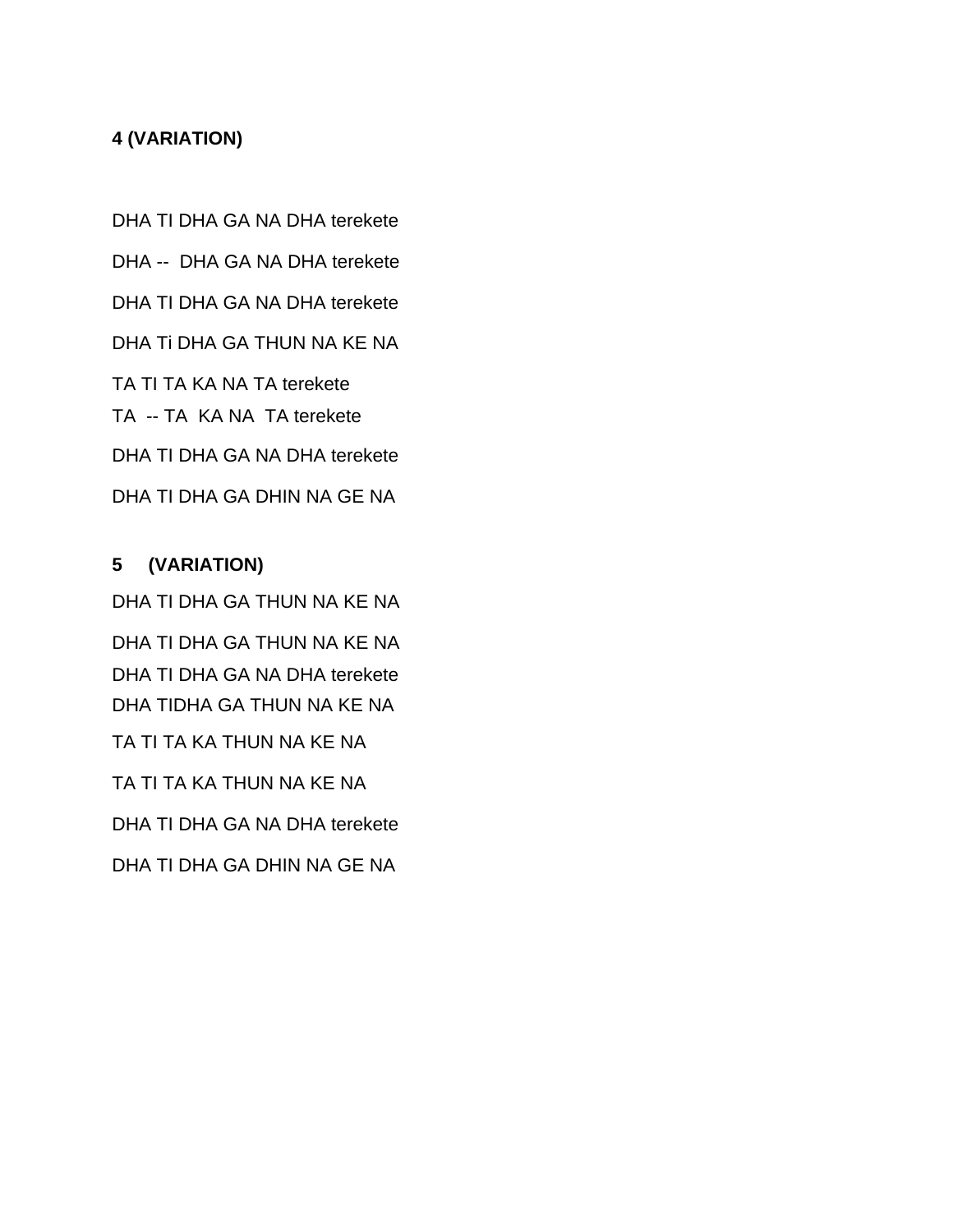We can now go on to our next 'RELLA' The Bols are self explanatory.

# **RHYTHM THEME SEVEN (TE TE fingered 3/1)**

(THEME)

DHA DHA terekete DHA DHA TE TE

DHA DHA terekete DHA DHA TE TE

TA TA terekete TA TA TE TE

DHA DHA terekete DHA DHA TE TE

## **2 (VARIATION)**

DHA DHA terekete DHA DHA terekete

DHA DHA terekete DHA DHA TE TE

TA TA terekete TA TA terekete

DHA DHA terekete DHA DHA TE TE

## **3 (VARIATION)**

DHA DHA terekete DHA DHA TE TE

DHA tere kete DHA terekete DHA TI

DHA tere keteDHA terekete DHA TI

TA TA terekete TA TA TE TE

## **Short 'TIHAI (Phrase repeated three times to end on beat 1.)**

DHA DHA terekete DHA DHA TE TE DHA -- -- --

DHA DHA terekete DHA DHA TE TE DHA -- -- --

DHA DHA terekete DHA DHA TE TE/DHA

 $(\pm)$ 

NB (+) becomes the first beat of the next time cycle.